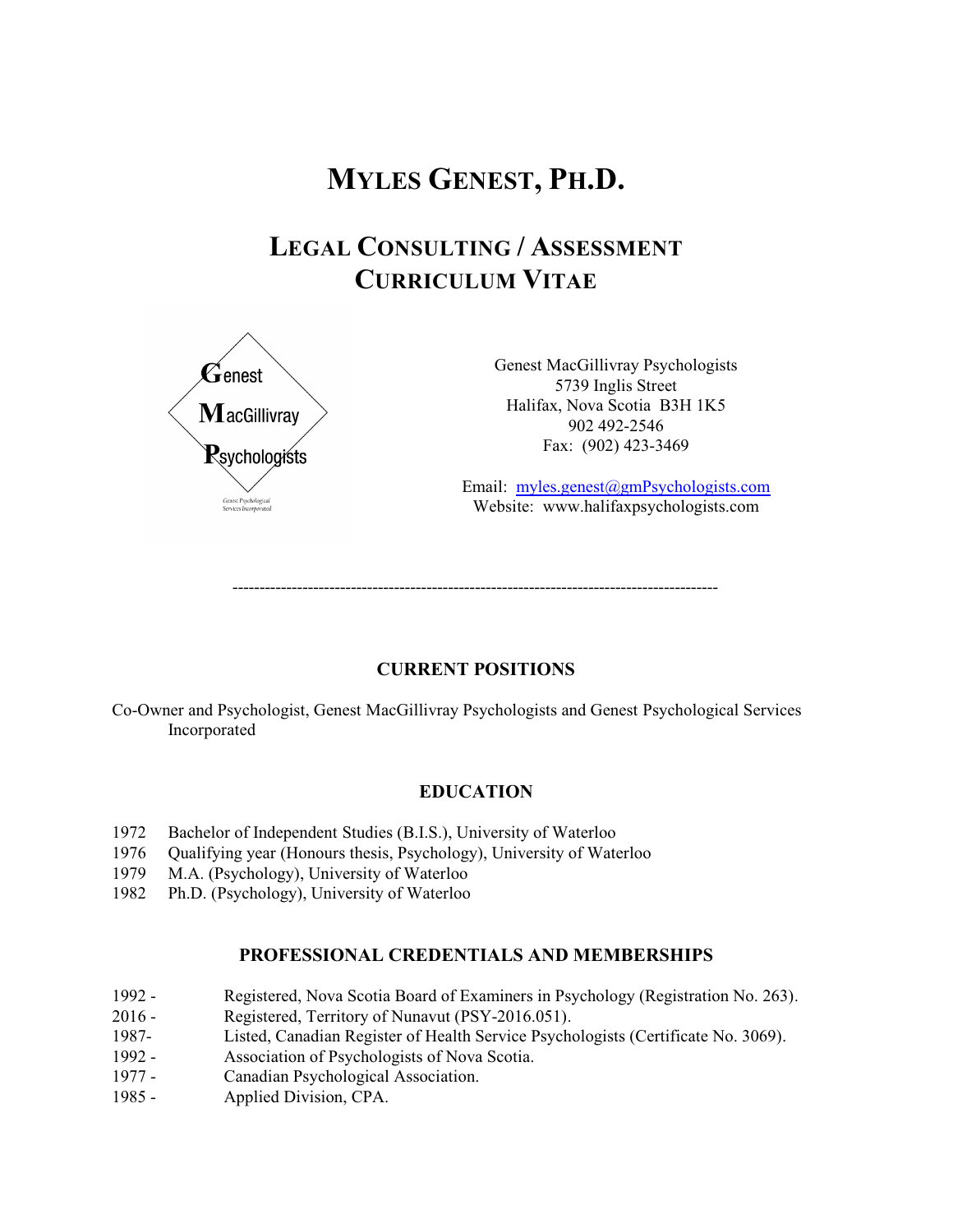Dr. M. Genest...Page 2 of 31

 $\mathcal{L}_\text{max}$  and  $\mathcal{L}_\text{max}$  and  $\mathcal{L}_\text{max}$ 

| $1976 -$  | American Psychological Association.                                            |
|-----------|--------------------------------------------------------------------------------|
| $1986 -$  | Division 12 (Clinical), APA.                                                   |
| $2005 -$  | Division 42 (Psychologists in Independent Practice), APA.                      |
| 1984 -    | Association for Behavior and Cognitive Therapy.                                |
| $2008 -$  | International Society for Traumatic Stress Studies                             |
| $2001 -$  | Certificate of Professional Qualification in Psychology.                       |
| 1985-1997 | Registered, Saskatchewan Psychological Association (Certificate No. 168).      |
| 1985-1996 | Psychological Society of Saskatchewan.                                         |
| 2007      | Fellow, Association of Psychologists of Nova Scotia                            |
| 2011      | Certified Cognitive Behaviour Therapist, Canadian Association of Cognitive and |
|           | Behavioural Therapies (CACBT)                                                  |

# **LEGAL CONSULTATIONS / ASSESSMENTS / TESTIMONY**

- Provide assessments for International Liaison and Deployment Centre (ILDC, formerly International Police Operations Branch [IPOB]), Ottawa, pre- and post-foreign-mission postings for RCMP and Regional Police officers, 2011 - present.
- Provide assessments for Nova Scotia Utility and Review Board of applicants for reinstatement of access to Casinos following voluntary exclusion, 2015 - 2019 (program discontinued).

Qualified and testified for the Defendant as an expert on personality issues related to charge of sexual abuse in Family court, Saskatchewan, 1988.

- Qualified and testified for the Applicants, Simon and Michael Skinner, vs. Amax Petroleum of Canada Inc. as an expert on mental health in a Hearing by the Energy Resources Conservation Board of Alberta of an application for review of wells, oil production facilities and spacing. Provost Alberta, January - April, 1992. (Included psychological assessment of six family members.)
- Consulted by Defendant on psychological adjustment following trauma (Supreme Court of Nova Scotia). Pre-trial settlement, September 1995.
- Qualified and testified on delayed disclosure of childhood abuse R v Brian Fralick (for Crown). Nova Scotia Provincial Court, December 1995.
- Consulted for sentencing in R v Geoff Church. Personality issues relevant to sentencing in assault case. Nova Scotia, October, 1997.
- Qualified and testified as an expert on psychological disorders in sentencing of assault case, R v Norman Lawrence. Supreme Court of Nova Scotia, Nova Scotia, December 1997.
- Consulted and testified as an expert for Plaintiff on psychological adjustment in chronic abuse and trauma, D.F.W. vs. V.M.W. Supreme Court of Nova Scotia (Amherst), September 2000.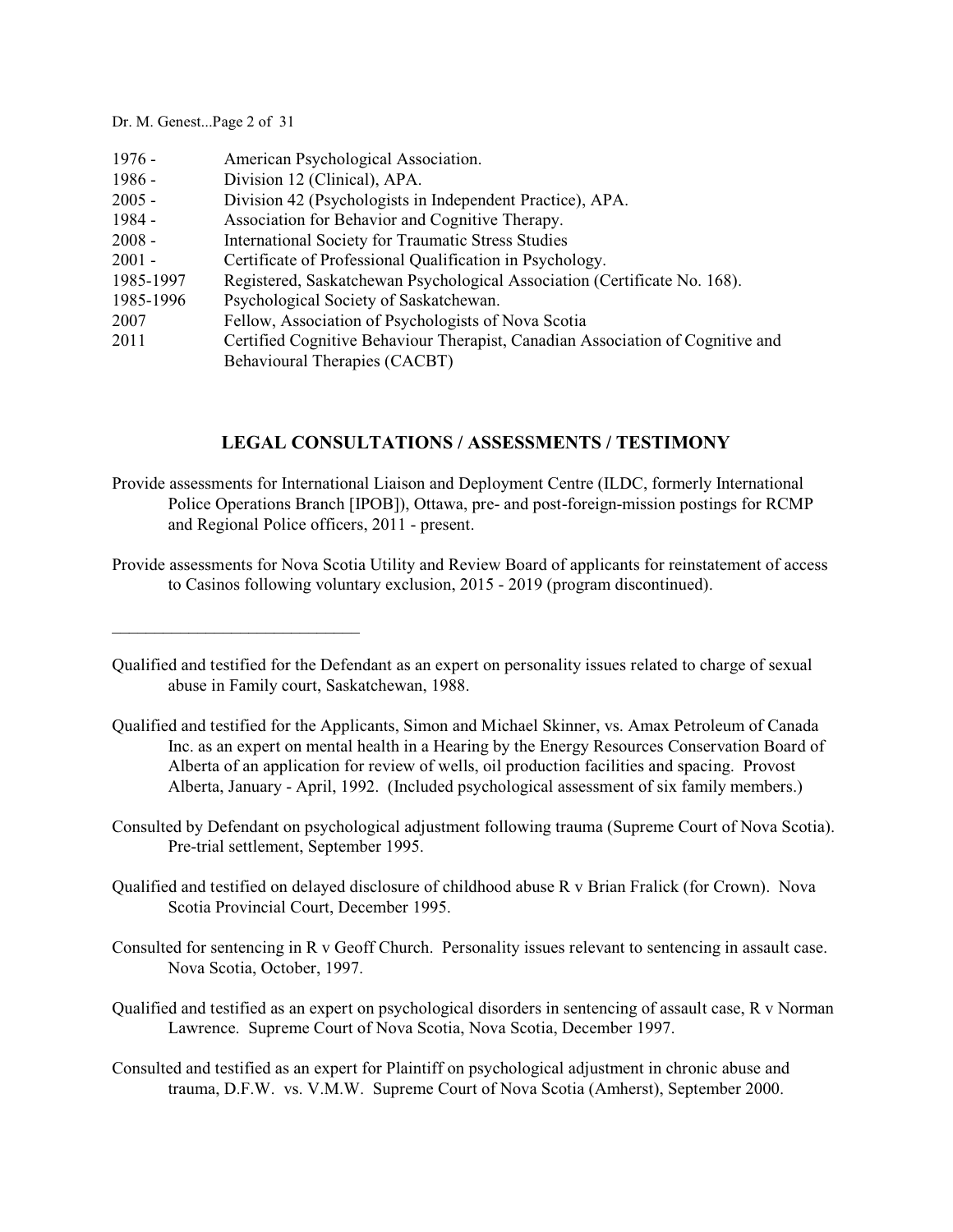Dr. M. Genest...Page 3 of 31

- Consulted by Defendant concerning adult psychological adjustment following childhood trauma. Supreme Court of Nova Scotia (Sydney). Pre-trial settlement, January 2001.
- Consulted by Defendant concerning adult psychological adjustment following childhood trauma. Supreme Court of Nova Scotia (Sydney). Pre-trial settlement, January 2001..
- Consulted by Plaintiff on psychological and cognitive adjustment following trauma. Supreme Court of Nova Scotia. Pre-trial settlement, April 2001.
- Consulted and testified for Plaintiff as an expert on assessment of pain-related disability, Calvin Keith Teed v. Guy Rether Amero (Kenneth J. Leblanc & J. Leblanc Farm Ltd., 3<sup>rd</sup> parties). Supreme Court of Nova Scotia (Truro), May 2001.
- Independent Psychological Examination related to chronic pain and employment. Assessment, May, 2001.
- Consulted by Plaintiff on malingering and psychological problems following trauma (Supreme Court of Nova Scotia). Pre-trial settlement, July 2001.
- Independent Psychological Examination related to work-absences and Obsessive-Compulsive Disorder. Assessment July 2001.
- Consulted by Defendant on malingering and psychological problems following trauma (Supreme Court of Nova Scotia). Assessment August 2001.
- Independent Psychological Assessment related to pain and injuries following motor-vehicle-collision. Assessment: April 2002.
- Consulted by Defendant on functional problems associated with depression in insurance disability case. Assessment August 2002.
- Consulted by Defendant on credibility of self-reports and sexual adjustment (Supreme Court of Nova Scotia).
- Consulted by Defendant as expert on credibility of self-reports and sexual adjustment (Supreme Court of Nova Scotia). October 2002.
- Consulted by Plaintiff for psychological assessment in case of workplace problems related to multiple, chemical sensitivities. April 2003.
- Consulted for assessment by Plaintiff on psychological impact of chronic workplace harassment. April 2004.
- Consulted for sentencing by Defendant on psychological adjustment related to access to child, R v E. M. (Nova Scotia Family Court). June 2004.
- Consulted by Plaintiff on psychological adjustment related to chronic employment harassment in Workers' Compensation Claim case. Assessments in June and July 2004.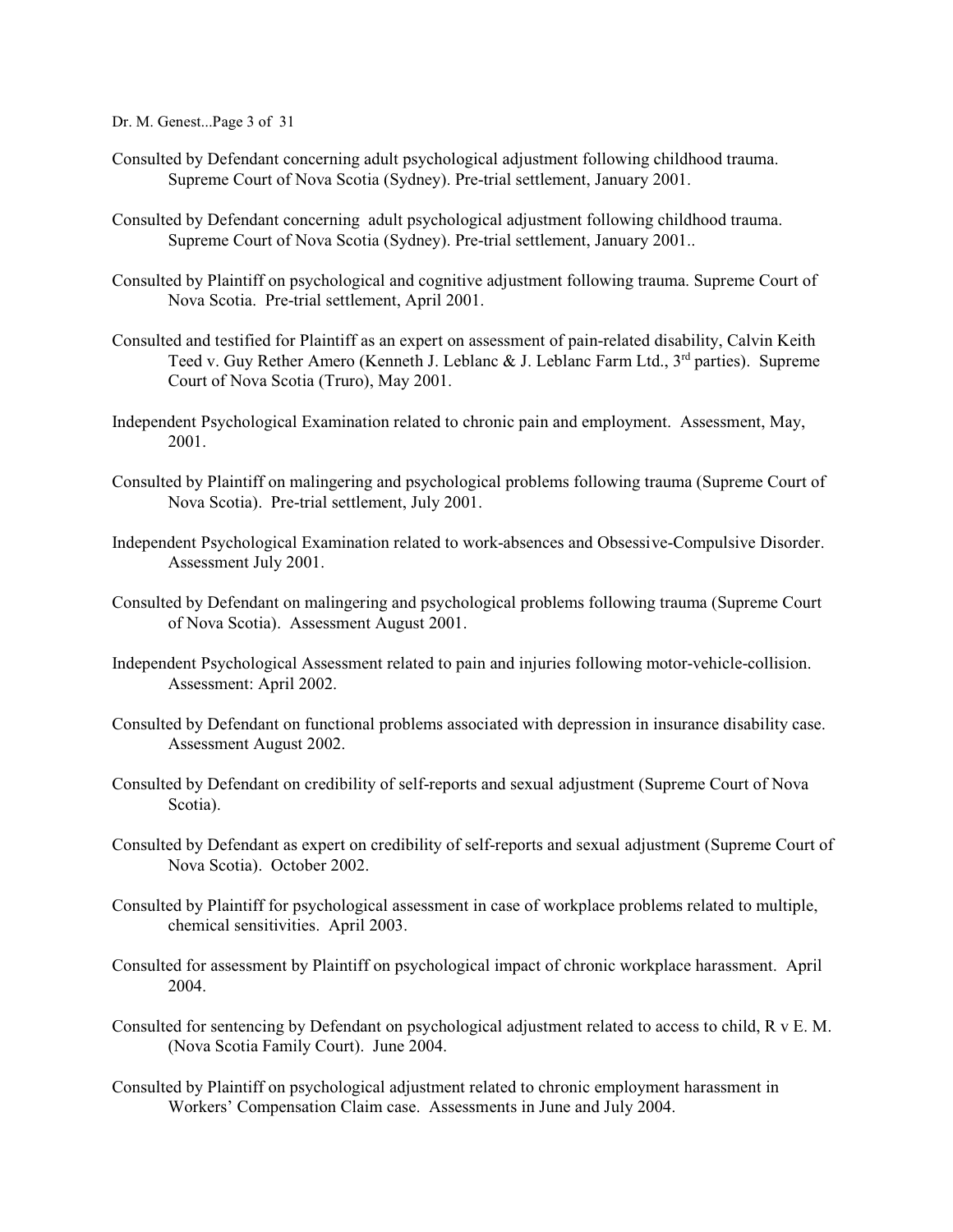Dr. M. Genest...Page 4 of 31

- Consulted by Plaintiff on psychological adjustment (in particular, anger) related to access to children. (Nova Scotia Family Court). Pre-trial settlement, November 2004.
- Consulted and testified for Defendant on personality assessment of Dr. Michael Goodyear in review of suspension of privileges case before the Board of the Capital District Health Authority, Halifax. Assessment, December 2004; Decision, January 26, 2009 in favour of Dr. Goodyear.
- Consulted by Plaintiff on psychological problems following trauma (Supreme Court of Nova Scotia, Antigonish), case ongoing. Assessment, March 2005.
- Consulted by Defendant on psychological problems following trauma (New Brunswick Court of Queen's Bench), pre-trial settlement. Assessment, March 2005.
- Consulted by Plaintiff on malingering and psychological problems following trauma (Supreme Court of Nova Scotia). Pre-trial settlement, May 2005.
- Consulted by Defendant on psychological problems following trauma (New Brunswick Court of Queen's Bench), case ongoing. Assessment, June 2005.
- Consulted by Plaintiff on psychological problems following motor-vehicle collision. Assessment, February 2006. Pre-trial settlement, December 2007.
- Consulted by Plaintiff on psychological problems following motor-vehicle collision. Assessment, August 2006.
- Consulted by Plaintiff on psychological problems following motor-vehicle trauma. Assessment September 2006. Pre-trial settlement, September 2008.
- Consulted by Plaintiff on psychological diagnosis following motor-vehicle injury. Assessment March 2007.
- Consulted and testified for Plaintiff for psychological assessment, K.F. v. D.J.M. (FNGMCA4188) Family Court of Nova Scotia, Pictou, June 2007.
- Consulted by Plaintiff and testified concerning psychological disability related to chronic illness. Assessment July 2007. Court appearance June 2009.
- Consulted by Plaintiff on psychological problems following motor-vehicle collision. Assessment August 2007.
- Consulted by Plaintiff on psychological problems following motor-vehicle collision. Assessment August 2007.
- Consulted by Plaintiff on psychological adjustment of mother, in custody and access trial. Assessment October 2007.
- Consulted by Workers' Compensation Board of Nova Scotia concerning psychological assessment and treatment of injured worker with chronic pain. Assessment December 2007.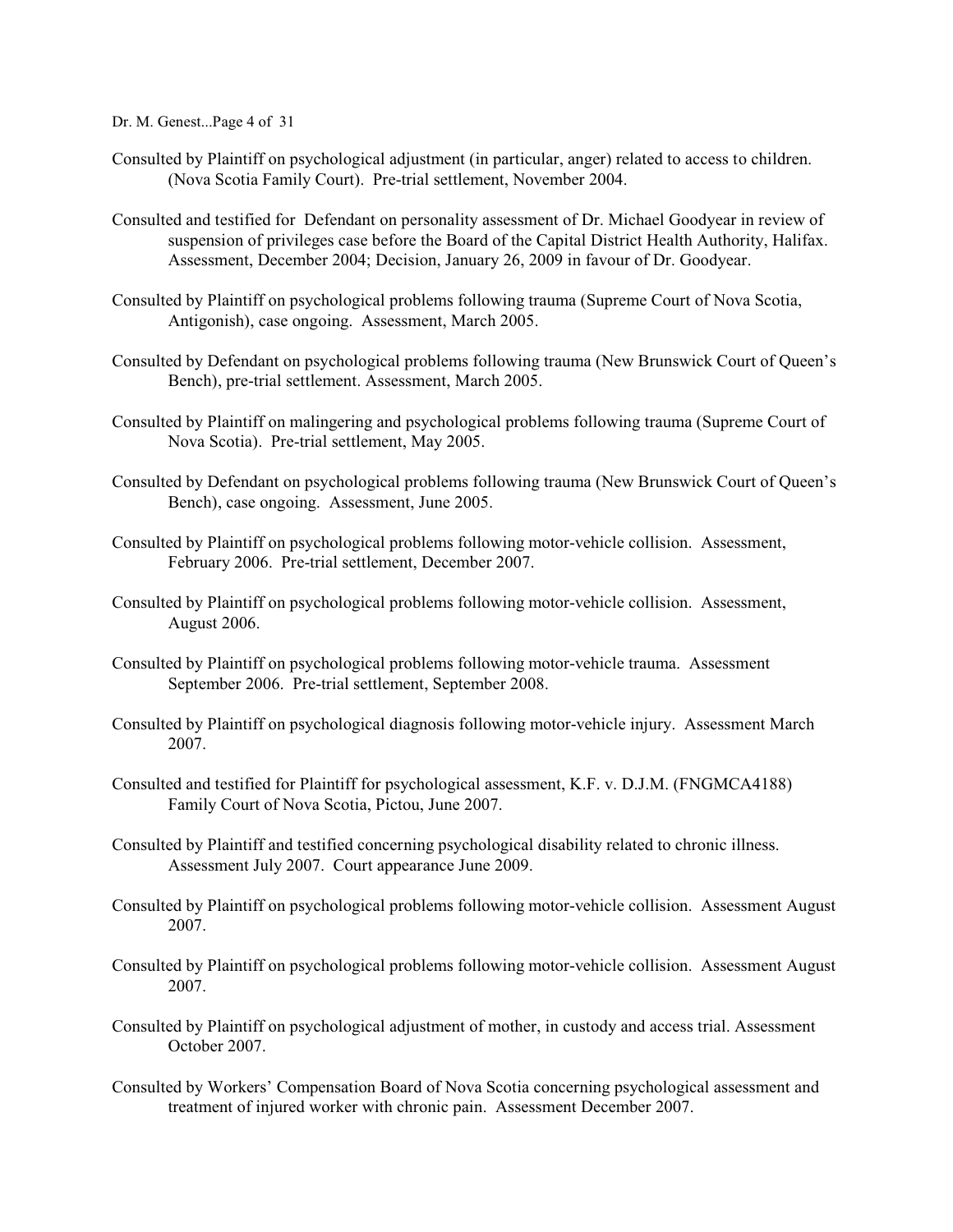Dr. M. Genest...Page 5 of 31

- Consulted by Insurer on psychological adjustment of disability claimant. Assessment February 2008.
- Consulted by Plaintiff on psychological injuries related to motor-vehicle collision. Assessment May 2008.
- Consulted by Insurer on psychological adjustment of physical disability claimant. Assessment May-June 2008.
- Testified as treating therapist concerning personality traits of client. September 30, 2008, R v. Campbell; Nova Scotia Provincial Court.
- Consulted by Plaintiff on psychological impediments to return-to-work. Assessments December 2008 and February 2009.
- Consulted by Defendant's Counsel concerning previous forensic assessments of client. File review in April 2009.
- Consulted by Plaintiff on psychological impediments to return-to-work. Consultations in May 2009.
- Consulted by Insurer for assessment of psychological adjustment of physical disability claimant. Assessment July 2009
- Consulted by Plaintiff for psychological assessment concerning emotional trauma following traumatic incident. Assessment, August, 2009.
- Consulted by Plaintiff concerning Independent Psychological Assessment prepared by another psychologist. August-September, 2009.
- Consulted by Disability Manager for psychological assessment of claimant concerning emotional trauma sustained at work and fitness to return to international mission. December, 2009
- Consulted by Plaintiff for Independent Psychological Assessment concerning emotional consequences of and functional limitations related to motor-vehicle collision. Assessment: January 2010.
- Consulted by Plaintiff for Independent Psychological Assessment concerning psychological consequences of motor-vehicle collision. Assessment: January 2010 - April 2010.
- Consulted by Human Resources for Independent Psychological Assessment for professor absent from workplace, related to stress and conflict with employer. Assessment, February 2010.
- Consulted by Defendant for Independent Psychological Assessment concerning psychological injuries related to alleged inappropriate medical examination by paramedic. Assessment: February 2010.
- Consulted by Veterans Affairs Canada for assessment of eligibility for disability benefits. Assessment: May 2010.
- Consulted by Plaintiff for Independent Psychological Assessment concerning the psychological consequences of sexual abuse by a boys' club leader. Assessment: July 2010.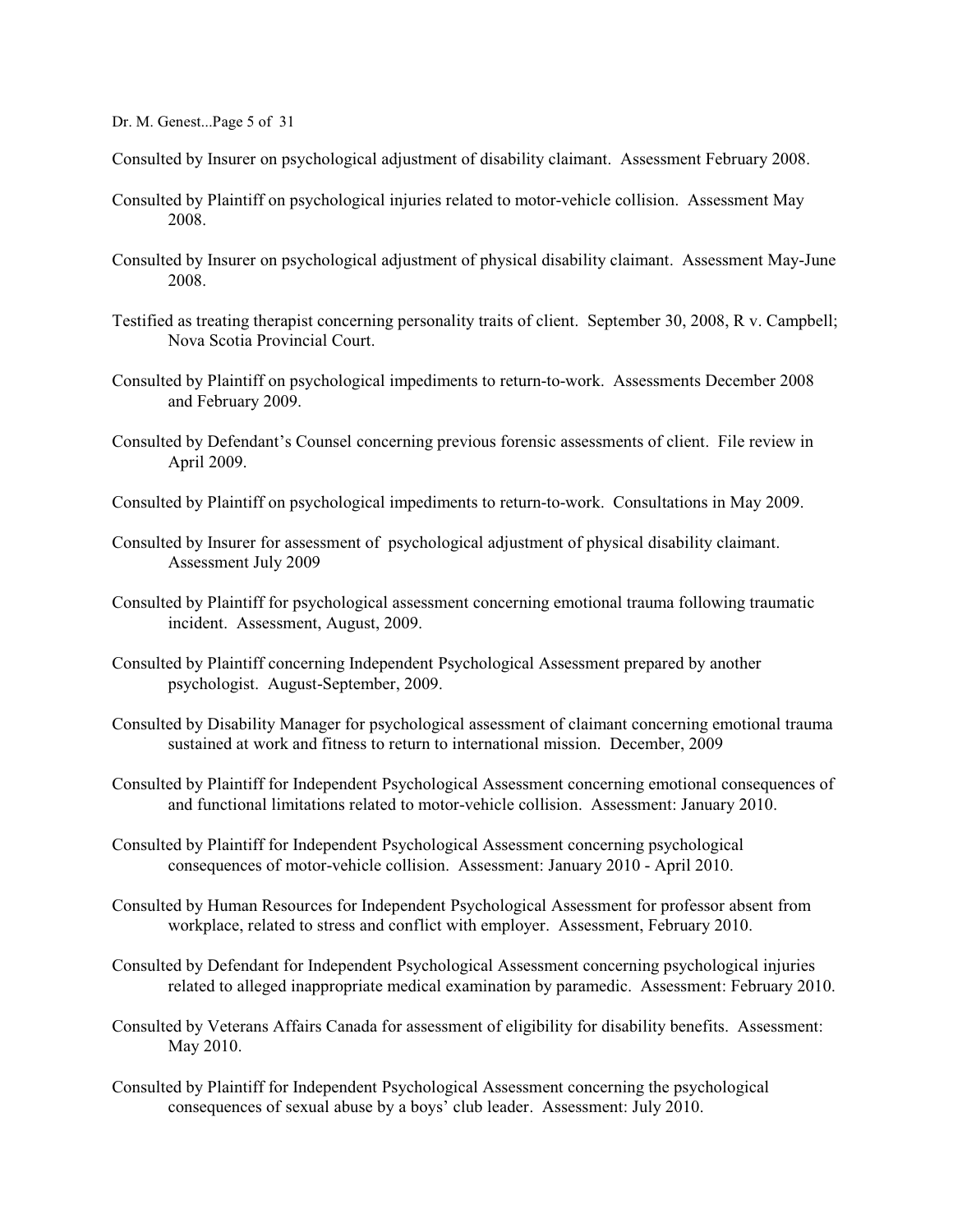Dr. M. Genest...Page 6 of 31

- Consulted by Plaintiff for Independent Psychological Assessment concerning the psychological consequences of a motor-vehicle collision. Assessment: July 2010.
- Consulted by Defendant for Independent Psychological Assessment concerning the psychological consequences of a motor-vehicle collision. Assessment: August 2010.
- Consulted by Hospital Employer and Employee for Independent Psychological Assessment concerning emotional adjustment of employee and related employment context. Assessment: August -October 2010.
- Consulted by RCMP for assessment of need for workplace accommodation. Assessment: March, 2011.
- Consulted by Plaintiff for assessment related to application to Appeal Board Hearing for pensionable condition previously denied. Assessment September 2011.
- Consulted by Plaintiff for review of assessment by a psychologist, pertaining to civil case against the psychologist. Reviews: October 2011, March 2013, May 2013.
- Consulted by Lawyer for assessment of probability of escalating conflict in corporate situation. Opinion provided December 2011.
- Consulted by Lawyer for assessment of probability of escalating conflict in corporate situation. Opinion provided December 2011.
- Consulted by RCMP concerning appropriateness of requiring Pensioning on Medical (psychological) grounds. Assessment: June 2012.
- Consulted by Plaintiff for eligibility for long-term, psychological disability, in workplace stress circumstances. Assessment: September 2012.
- Consulted by Plaintiff and testified regarding assessment of diagnosis and functional incapacity related to panic, pertaining to acceptance of case by Mental Health Court, Nova Scotia. Opinion provided August 2012; Court testimony November 2012.
- Consulted by Plaintiff for assessment and diagnosis related to motor vehicle collision (NF). Assessment: January 2013.
- Consulted by Plaintiff and testified regarding assessment of diagnosis and functional incapacity related to anxiety and depression, Mental Health Court, Nova Scotia. Opinion provided January 2013; Court testimony January 2013.
- Consulted by RCMP concerning mental-health status and fitness for duty. Assessment: June 2013.
- Consulted by Lawyer for the Estate concerning competency of assessment client when making his will. Opinion: April 2013
- Consulted by Defendant for review of assessment by a psychologist, pertaining to Hearing concerning dismissal of employee (PEI). Review: May 2013.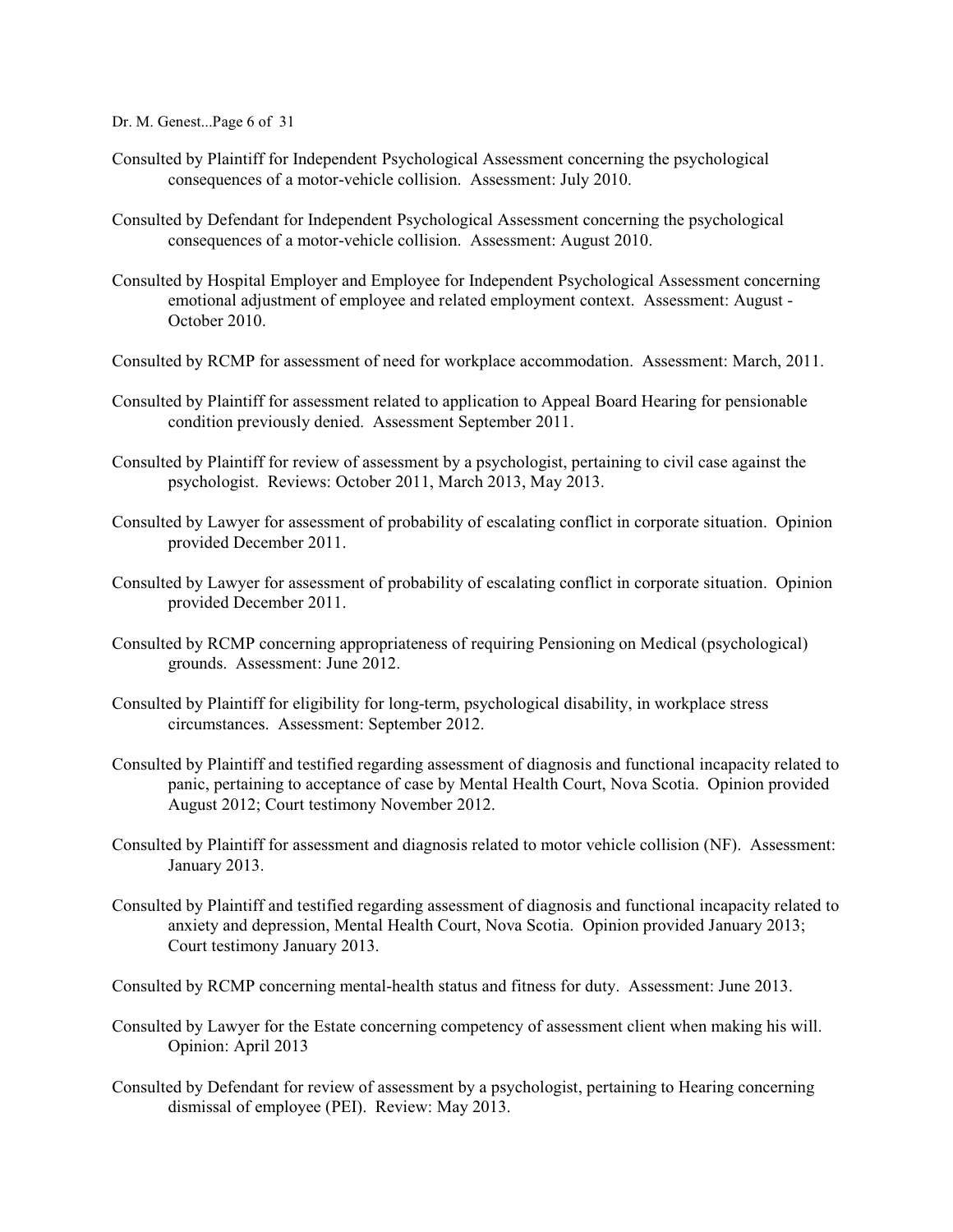Dr. M. Genest...Page 7 of 31

- Consulted by Plaintiff concerning emotional harm in claim against former employer for wrongful termination. Assessment: September 2013.
- Consulted by employee threatened with termination for full psychological assessment and screening for cognitive impairment. Assessment September 2013.
- Consulted by Defendant for assessment prior to sentencing on criminal matter. Assessment October 2013.
- Consulted by Defendant for review of psychological evidence related to dismissal of employee. October 2013.
- Consulted by Plaintiff concerning psychological impairment resulting from childhood sexual abuse by priest. Assessment October 2013.
- Consulted by Plaintiff concerning psychological impairment resulting from childhood sexual abuse by priest. Assessment November 2013.
- Consulted by Defendant for rebuttal report following assessment of plaintiff related to psychological consequences and impairment resulting from motor-vehicle collision. Assessment January 2014.
- Consulted by Plaintiff for rebuttal report following assessment related to psychological consequences of motor-vehicle collision. Assessment February 2014.
- Consulted by Plaintiff for report following assessment related to psychological consequences of motorvehicle collision. Assessment March 2014.
- Consulted by Employer concerning fitness to return to work following extended absence related to consequences of an incident in the workplace. Assessment April 2014.
- Consulted by Plaintiff for review of rebuttal reports by psychologists, pertaining to civil case (NB). Review: June, 2014
- Consulted by party to Family Court dispute for rebuttal expert opinion related to prior assessment of opposite party's psychological functioning. Assessment April 2014.
- Consulted by Plaintiff concerning psychological impairment resulting from childhood sexual abuse by priest. Assessment May 2014.
- Consulted by NS Barristers' Society for assessment of a professional's fitness to practice. Assessment June 2014.
- Consulted by College of Registered Nurses of NS for assessment of a professional's fitness to practice. Assessment July 2014.
- Consulted by Defence concerning review of file and previous psychological assessment involving consequences of motor-vehicle collision. Review August 2014.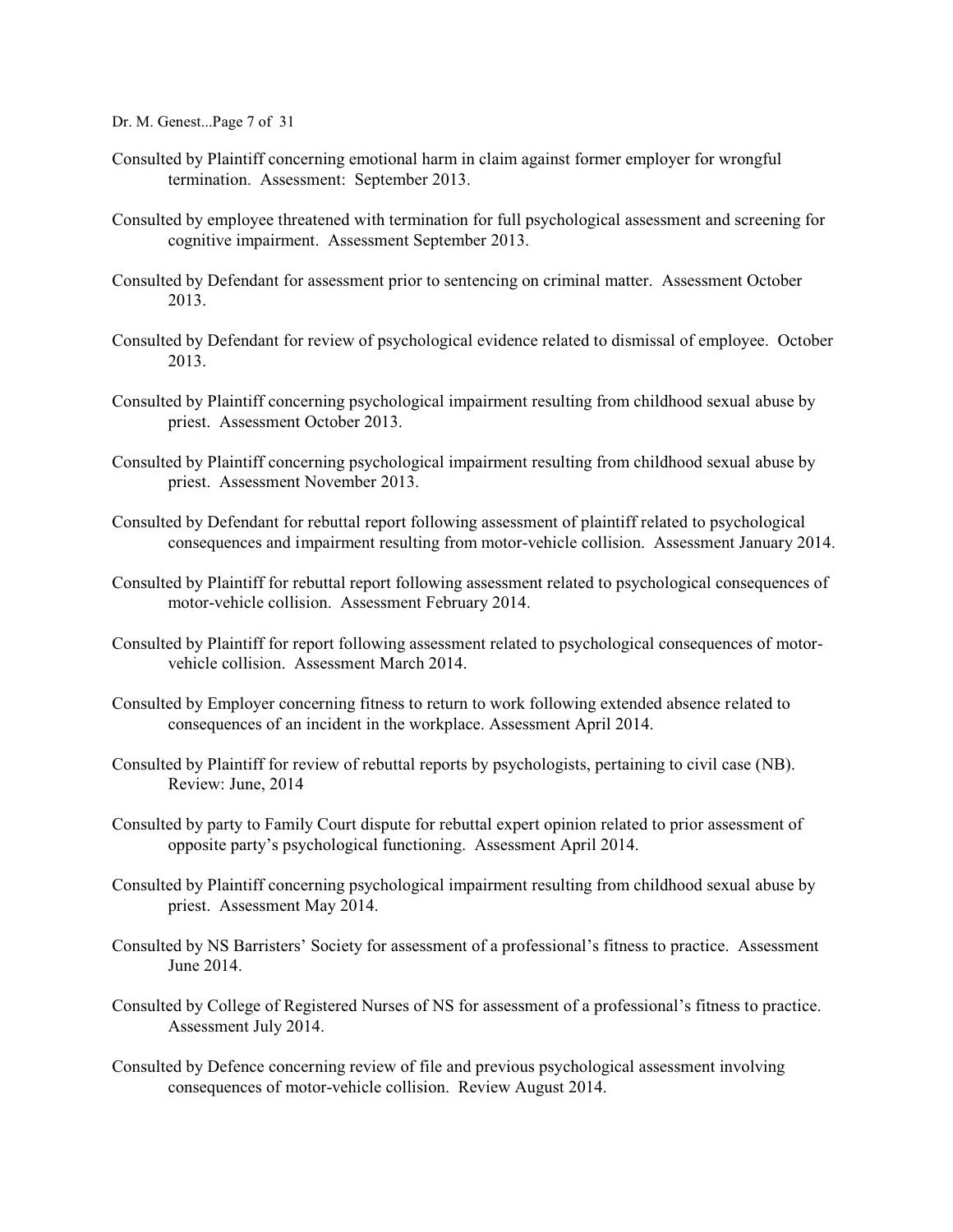Dr. M. Genest...Page 8 of 31

- Consulted by Plaintiff concerning assessment related to psychological consequences of motorvehicle collision. Assessment February 2015. Settled prior to court December 2015.
- Qualified and testified before Nova Scotia Human Rights Commission following assessment of psychological consequences related to complaint of discrimination in workplace. Assessment September 2014. Testimony March and April, 2016.
- Consulted by Defence concerning assessment related to psychological factors affecting judgment and behaviour. Assessment October 2014.
- Consulted by Plaintiff concerning assessment related to psychological consequences of motor-vehicle collision. Assessment December 2014. Settled prior to court December 2015.
- Consulted by NS Department of Justice for assessment related to an individual's behaviour and having been victimized. Assessment July 2015.
- Consulted by WorkSafe B.C. for assessment related to permanent psychological functional impairment award and vocational rehabilitation planning. Assessment August 2015.
- Consulted by Defendant for review of file, including previous psychological reports, in personal injury case. Review October 2015.
- Consulted by Plaintiff for assessment of psychological consequences of childhood sexual abuse. Assessment November 2015.
- Consulted by insurer for assessment related to claim for long-term psychological disability. Assessment November 2015.
- Consulted by Defendant for assessment of claimant in personal injury case (PEI). Assessment December 2015.
- Consulted by Plaintiff for assessment of psychological consequences of childhood sexual abuse. Assessment January 2016.
- Consulted by Plaintiff for assessment of psychological consequences of childhood sexual abuse. Assessment February 2016.
- Consulted by Workers' Compensation Board of Alberta for assessment of psychological consequences of work-related injury and ongoing treatment recommendations. Assessment March 2016.
- Consulted by Defendant for review of file related to personal injury case. April 2016.
- Consulted by insurer for assessment concerning eligibility for LTD benefits and ongoing treatment recommendations. Assessment October 2016.
- Consulted by Plaintiff for assessment of psychological consequences of childhood sexual abuse. Assessment October 2016.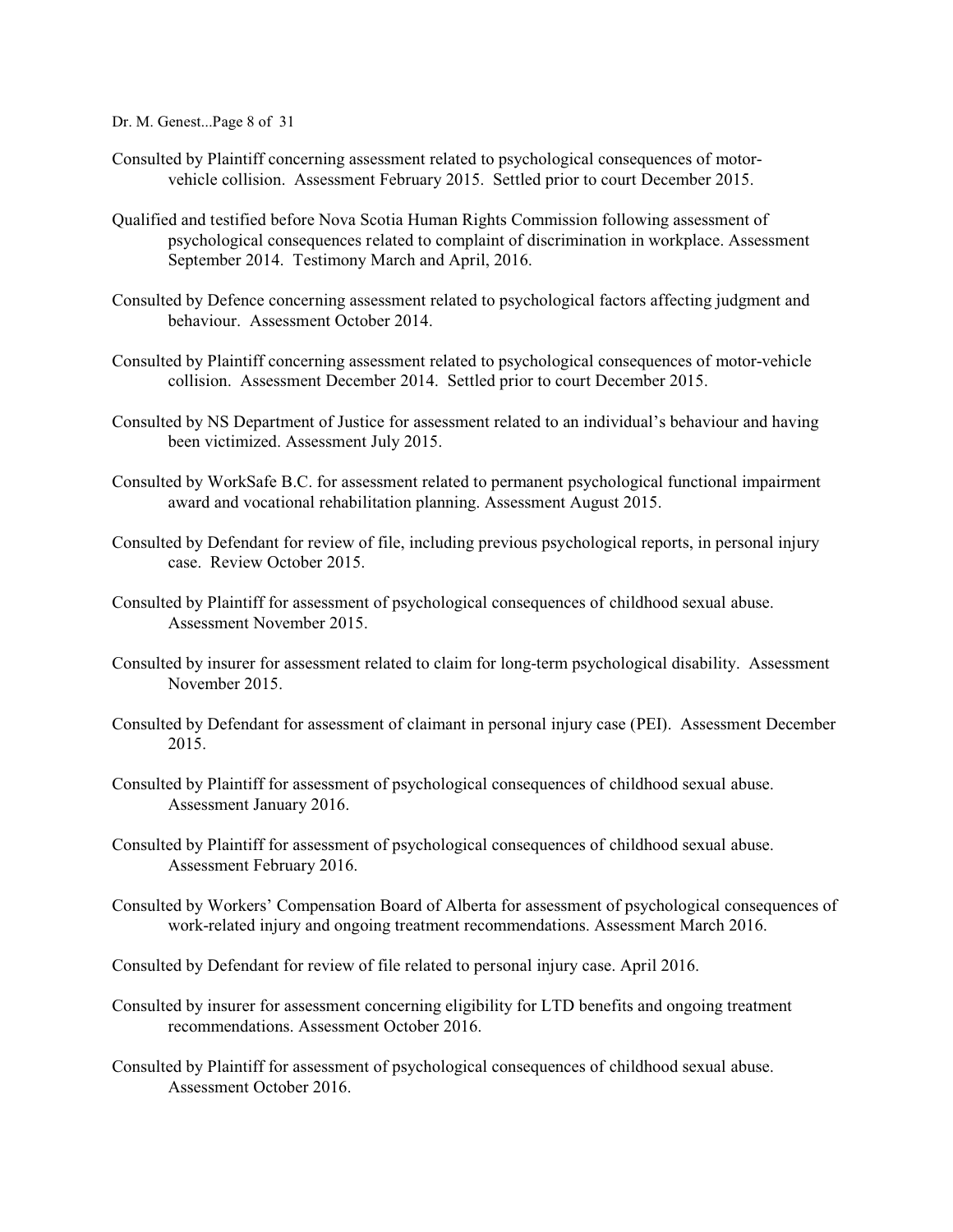Dr. M. Genest...Page 9 of 31

- Consulted by Plaintiff for assessment of psychological consequences of childhood sexual abuse. Assessment October 2016.
- Consulted by Plaintiff for assessment of psychological consequences of motor vehicle collision. Assessment November 2016.
- Consulted by international agency for assessment of return-to-work readiness of employee. Assessment November 2016.
- Consulted by Defendant for assessment of claimant in personal injury case. Assessment January 2017.
- Consulted by Insurer for assessment concerning impairments related to personal injury case. Assessment March 2017.
- Consulted by Plaintiff for assessment of psychological consequences of childhood sexual abuse. Assessment March 2017
- Consulted by Plaintiff for assessment of psychological consequences of childhood sexual abuse. Assessment March 2017
- Consulted by Plaintiff for assessment of psychological consequences of childhood sexual abuse. Assessment April 2017
- Consulted by Insurer for assessment concerning eligibility for LTD benefits. Assessment April 2017.
- Consulted by Defendant for assessment of claimant in personal injury case. Assessment May 2017.
- Consulted by Plaintiff for assessment of psychological consequences of sexual abuse and lawyer's breach of duty. Assessment July 2017
- Consulted by Counsel for both parents concerning status of one parent's mental health. Assessment August and September 2017.
- Consulted by Insurer for assessment concerning eligibility for disability benefits following MVC. Assessment October 2017.
- Consulted by agency for Government of Canada concerning employee's psychological disability. Assessment November 2017.
- Consulted by Counsel for Defendant concerning disability related to physical illness and treatment. Assessment February 2018.
- Consulted by Employer concerning psychological health and safety of employee. Assessment March 2018.
- Consulted by Counsel for Plaintiff for assessment of impairments related to MVC. Assessment March 2018.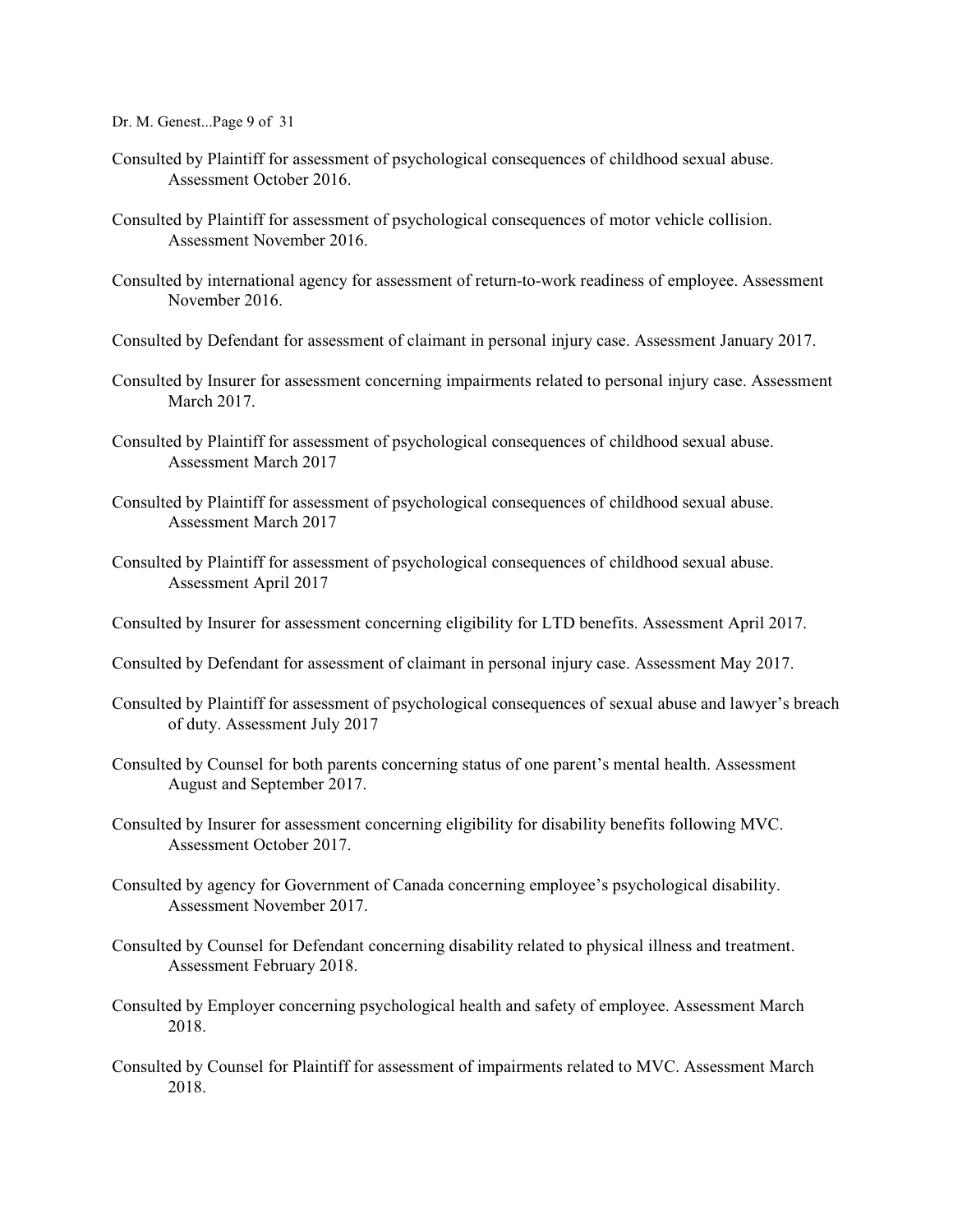Dr. M. Genest...Page 10 of 31

- Consulted by Insurer for assessment of psychological disability and impediments to return to work. Assessment May 2018.
- Consulted by Counsel for Plaintiff for assessment of family impact of relative's death in MVC. Assessment May 2018.
- Consulted by Insurer for assessment of psychological impairment related to disability claim for Multiple Sclerosis. Assessment July 2018.
- Consulted by Insurer for assessment of psychological injuries related to MVC. Assessment September 2018.
- Consulted by Counsel for Plaintiff for assessment of impact of early abuse. Assessment November 2018.
- Consulted by client for assessment of eligibility for disability benefits. Assessment January 2019.
- Consulted by Counsel for Plaintiff for assessment of impact of childhood sexual abuse. Assessment March 2019.
- Consulted by Counsel for Defendant for assessment of psychological injuries related to MVC. Assessment March 2019.
- Consulted by Counsel for Defendant for assessment of impact of early childhood sexual abuse. Assessment May 2019.
- Consulted by Counsel for union representing Plaintiff for assessment of entitlement to disability benefits related to workplace harassment. Assessment May 2019.
- Consulted by Counsel for Defendant for assessment of psychological injuries related to MVC. Assessment August 2019.
- Consulted by Employer for assessment of impairments, potential accommodations, and fitness to work. Assessment August 2019.
- Consulted by Employer for assessment of impairments, potential accommodations, and fitness to work. Assessment August 2019.
- Consulted by Law Firm for assessment of partner in the firm re possible impairments and potential accommodations. Assessment April 2019.
- Consulted by Professional Regulatory body for assessment of fitness to practice of a licensed professional. Assessment September and November 2019.
- Consulted by Counsel for Plaintiff for re-assessment of impact of psychological injuries related to childhood sexual abuse. Assessment November 2019.
- Consulted by Roman Catholic Church for assessment of applicant to religious vocation. Assessment. Assessment October 2019.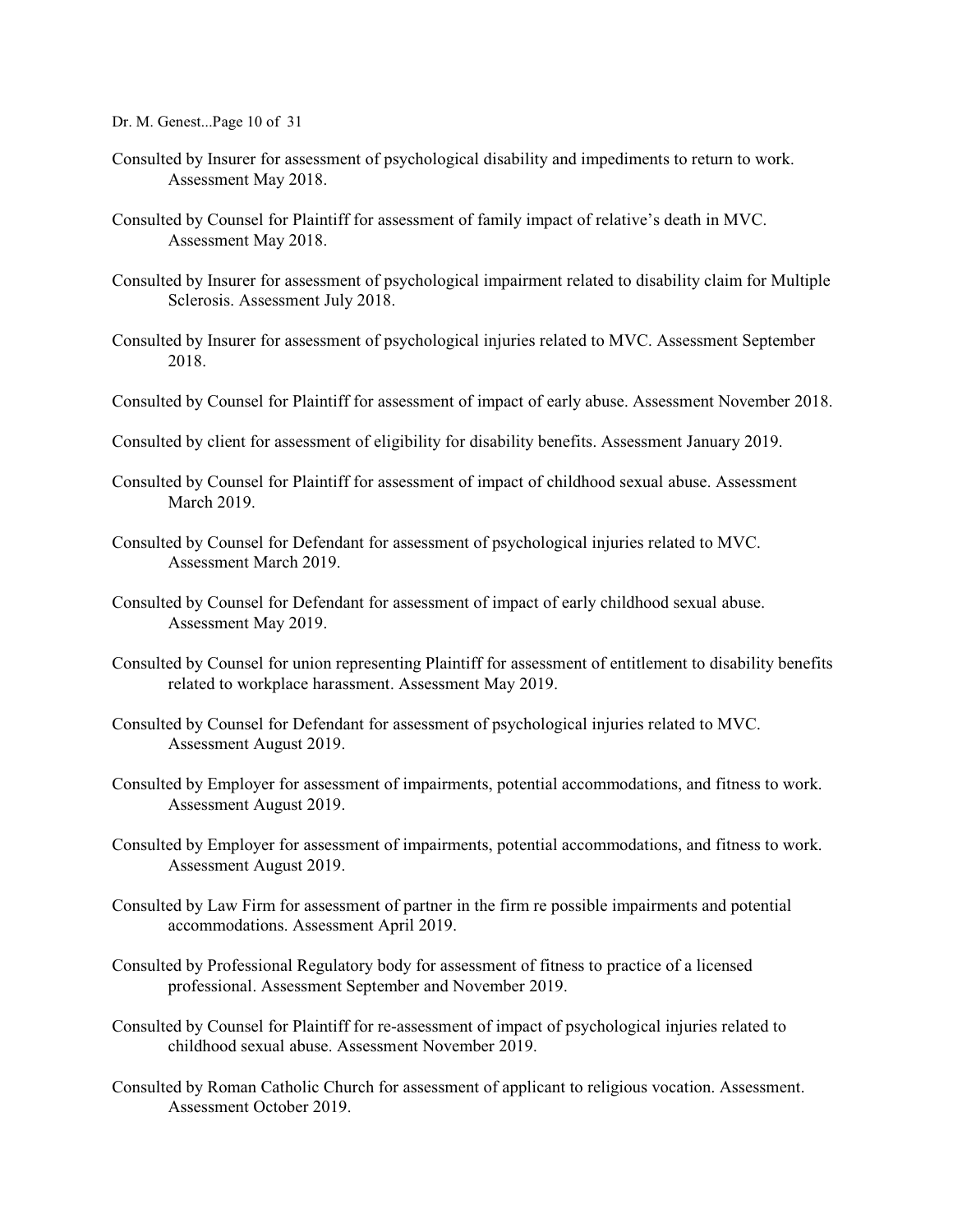Dr. M. Genest...Page 11 of 31

- Consulted by Roman Catholic Church for assessment of applicant to religious vocation. Assessment. Assessment November 2019.
- Consulted by Roman Catholic Church for assessment of applicant to religious vocation. Assessment. Assessment November 2019.
- Consulted by Counsel for Plaintiff for re-assessment of impact of psychological injuries related to childhood sexual abuse. Assessment January 2020.
- Consulted by client for assessment of eligibility for disability benefits. Assessment January 2020.
- Consulted by Counsel for Plaintiff for re-assessment of impact of psychological injuries related to childhood sexual abuse. Assessment January 2020.
- Consulted by rehabilitation firm for assessment of impairments and eligibility for disability benefits of a worker. Assessment January 2020.
- Consulted by Counsel for Defendants for assessment of psychological injuries related to MVC. Assessment February 2020.
- Consulted by Counsel for Defendant for review of documents related to claim of psychological injury based upon job-related traumatic events. Report January 2020.
- Consulted by client for assessment of eligibility for disability benefits. Assessment March 2020.
- Consulted by client for assessment of eligibility for disability benefits. Assessment March 2020.
- Consulted by Counsel for Plaintiff for assessment of psychological injuries related to childhood abuse. Assessment March 2020.
- Consulted by Counsel for Defense for assessment of psychological injuries related to birth trauma. Assessment (online) July 2020.
- Consulted by client for assessment of eligibility for B.C. WCB disability benefits. Assessment (online) August 2020.
- Consulted by employer for assessment of fitness to practice of professional employee. Assessment (online) September 2020.
- Consulted by Rehabilitation firm on behalf of insurer for assessment of disability related to physical symptoms. Assessment (online) September 2020.
- Consulted by Roman Catholic Church for assessment of applicant to religious vocation. Assessment. Assessment October 2020.
- Consulted by Roman Catholic Church for assessment of applicant to religious vocation. Assessment. Assessment October 2020.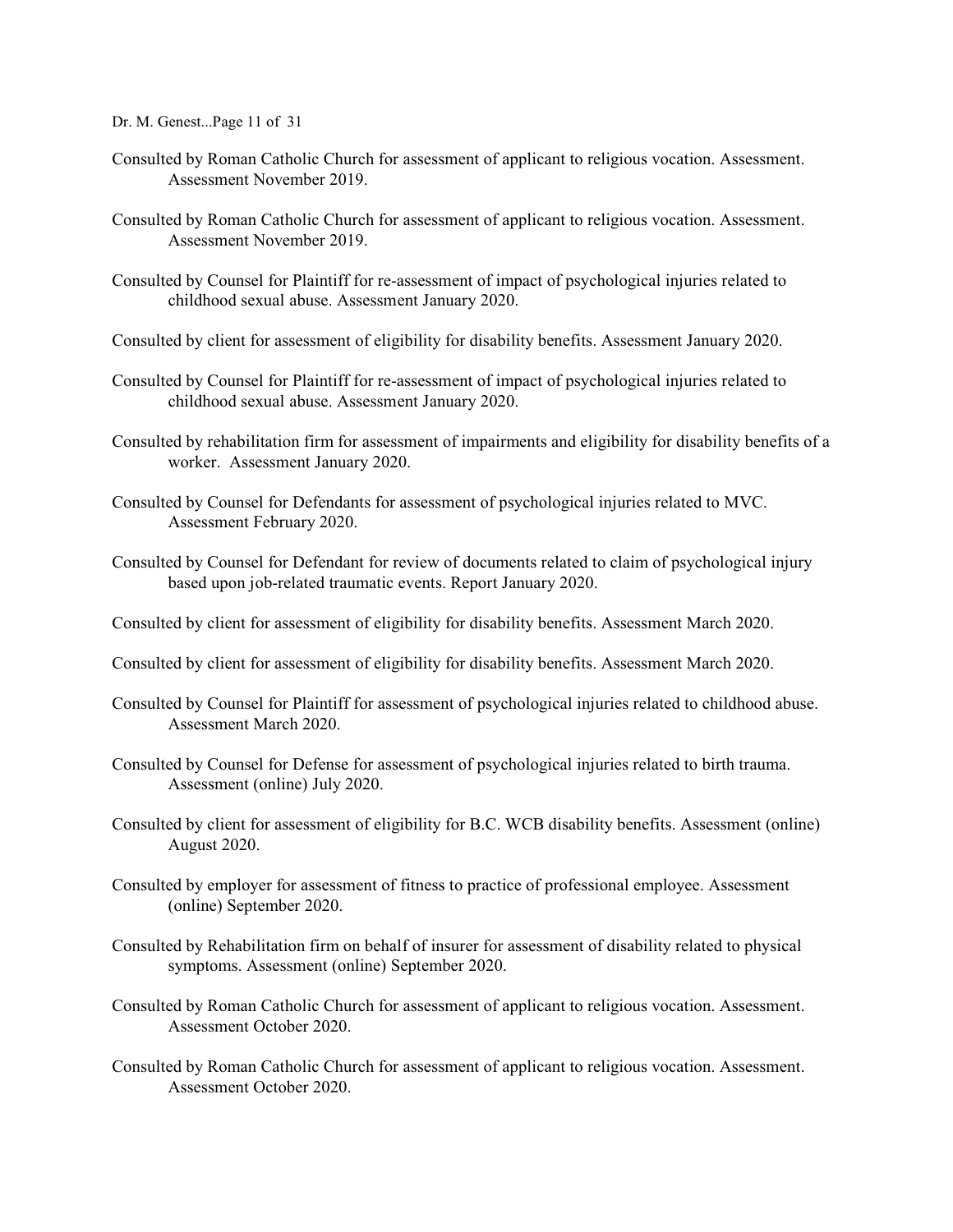## **PROFESSIONAL AND ASSOCIATIONS OFFICES, COMMITTEE ACTIVITY**

- 1984-1985 Personnel Grants Review Committee, Saskatchewan Health Research Board.
- 1987-1992 Board of examiners in psychology, Saskatchewan.
- 1987-2000 CPA/APA Accreditation site visitor roster.
- 1992-1994 National Health Research Development Program Grant Review Committee.
- 1994-1997 President-Elect, President, Past-President, Association of Psychologists of Nova Scotia.
- 1994-1997 Vice-chair, Psychology Section, Atlantic Provinces Council on the Sciences.
- 1996-1997 Regional Chair, Council of Canadian Departments of Psychology.
- 1996-1999 Co-Chair, Private Practice Committee of Association of Psychologists of Nova Scotia.
- 2002-2003 Vice-Chair, Nova Scotia Board of Examiners in Psychology
- 2003-2005 Chair, Nova Scotia Board of Examiners in Psychology
- 2005-2006 Chair, Disciplinary Hearing Committee, Nova Scotia Board of Examiners in Psychology
- 2009-2015 Board Member, Vice-President, President (2010-2015) Canadian Register of Health Service Psychologists
- 2012- 2017 Editor, *Rapport*, Newsletter of the Canadian Register of Health Service Psychologists
- 2012- 2019 Application Review Committee, Nova Scotia Board of Examiners in Psychology

# **EMPLOYMENT EXPERIENCE**

- 1972-1976 Research Assistant to Dr. Donald Meichenbaum, Psychology Department, University of Waterloo
- 1978-1980 Lecturer in Psychology (part-time), Wilfrid Laurier University, Waterloo, Ontario
- 1978-1980 Teaching Fellow, University of Waterloo
- 1980-1985 Assistant Professor, Psychology (Clinical Program), University of Saskatchewan (Tenure granted, 1984)
- 1984-1992 Associate Member, Department of Psychiatry, College of Medicine, University of Saskatchewan
- 1985-1990 Associate Professor, Psychology (Clinical Program), University of Saskatchewan 1988 Part-time Faculty, Dalhousie University
- 1990-1992 Professor, Psychology (Clinical Program), University of Saskatchewan
- 1992-1997 Professional Affiliate, Psychology, University of Saskatchewan
- 1992-2000 Professor of Psychology, Acadia University, Wolfville, Nova Scotia (Department Head, 1992-1998)
- 1998- Psychologist, Genest Psychological Services Incorporated, Halifax and Genest MacGillivray Psychologists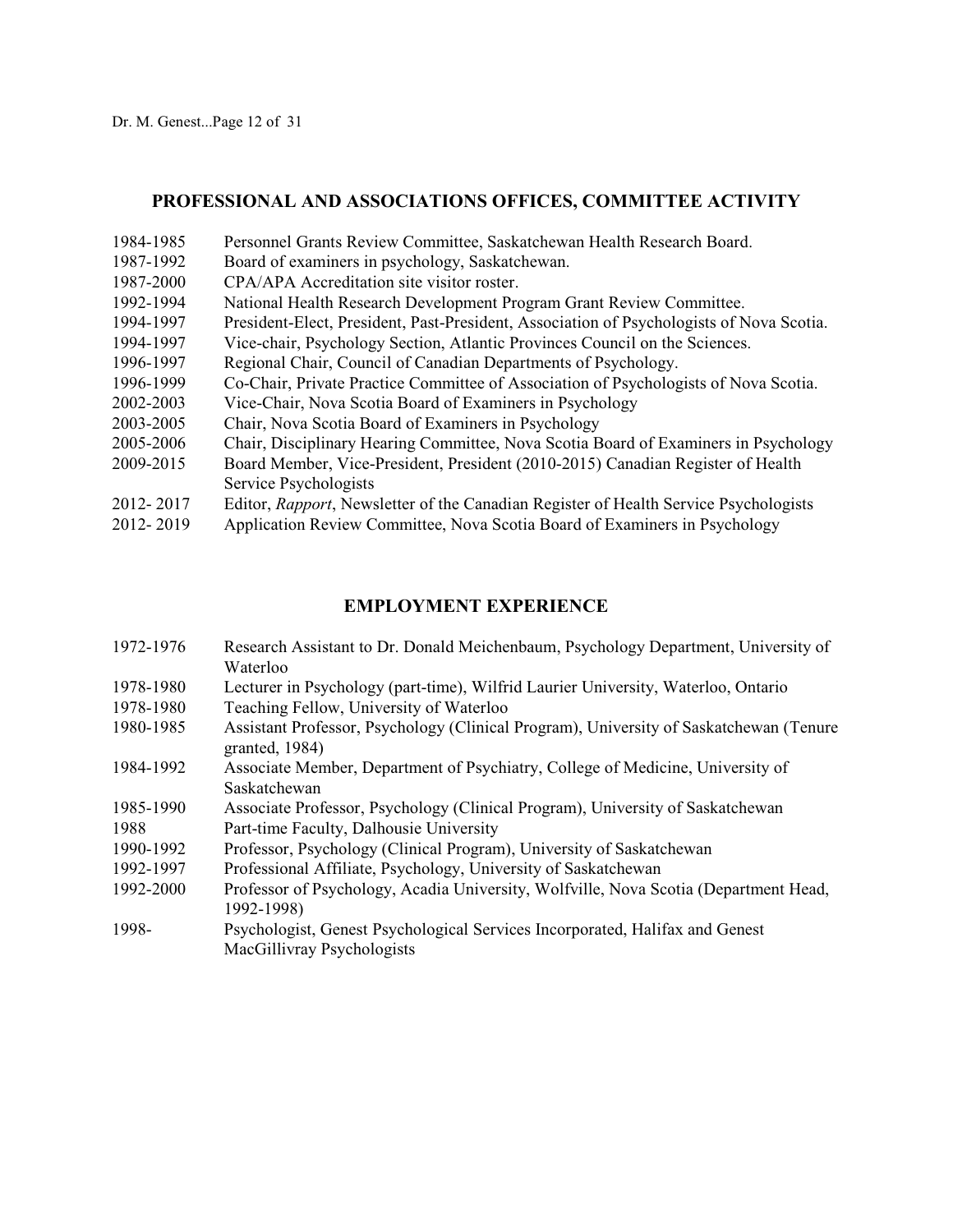# **RESEARCH AWARDS AND GRANTS**

| 1978-1979 | A Cognitive-Behavioural Biblio-Therapy to Ameliorate Pain. Ontario Mental Health<br>Foundation Research Studentship. (\$6067)                                                                                                    |
|-----------|----------------------------------------------------------------------------------------------------------------------------------------------------------------------------------------------------------------------------------|
| 1980-1981 | Preliminary Work toward Coping with Disability Research. Dean's Discretionary Grant,<br>College of Arts and Science, University of Saskatchewan. (\$275)                                                                         |
| 1980-1981 | A Pilot Investigation of Patients Who Cope Well with Severe Disability. Social Science<br>and Humanities Research Council, University of Saskatchewan. (\$2000)                                                                  |
| 1981-1982 | Preliminary Work toward an Investigation of Methodological Problems in Laboratory<br>Studies of Pain Using the Cold Pressor. Dean's Discretionary Grant, College of Arts and<br>Science, University of Saskatchewan. (\$300)     |
| 1982      | Pain and Pain Management. Health and Welfare Canada Symposium Grant. (\$5323)                                                                                                                                                    |
| 1982      | The Experience of Pain in Native and Non-Native Populations; with Dr. R. Wernick.<br>Health and Welfare Canada and College of Medicine, University of Saskatchewan.<br>$(\$5000)$                                                |
| 1982      | Spontaneous Strategies for Coping with Anxiety; with Drs. R. Bowen, J. Dudley, and D.<br>Keegan. Health and Welfare, Canada, and College of Medicine, University of<br>Saskatchewan. (\$2400)                                    |
| 1983-1984 | Coping and Adjustment in Offspring of Alcoholic Males. Saskatchewan Health<br>Research Board. (\$4651)                                                                                                                           |
| 1985-1988 | Coping, Adjustment, and Cognitive Variables in Moderate to Severe Rheumatoid<br>Arthritis. National Health Research and Development Program, Health and Welfare<br>Canada. (\$83,557)                                            |
| 1985-1988 | Phobias, Anxiety, and Alcoholism: Evaluating a Behavioral Treatment Program; with C.<br>D'Arcy, R. Bowen, D. Cipywnyk, and D. Keegan. National Health Research and<br>Development Program, Health and Welfare Canada. (\$75,318) |
| 1989-90   | Investigations of the Impact of Cardiovascular Pulmonary Resuscitation Attempts on<br>Emergency Workers; with R. Swanson and V. Ramsden. Saskatchewan Heart<br>Foundation, 1989-90. (\$10,000)                                   |
| 1990-91   | The Impact of Resuscitation Attempts; with R. Swanson. Heart and Stroke Foundation<br>of Canada. (\$19,000)                                                                                                                      |
| 1991-92   | The Impact of Resuscitation Attempts, continued; with R. Swanson. Heart and Stroke<br>Foundation of Canada. (\$20,000)                                                                                                           |
| 1992-93   | The Impact of Resuscitation Attempts, continued; with R. Swanson. Heart and Stroke<br>Foundation of Canada. (\$18,000)                                                                                                           |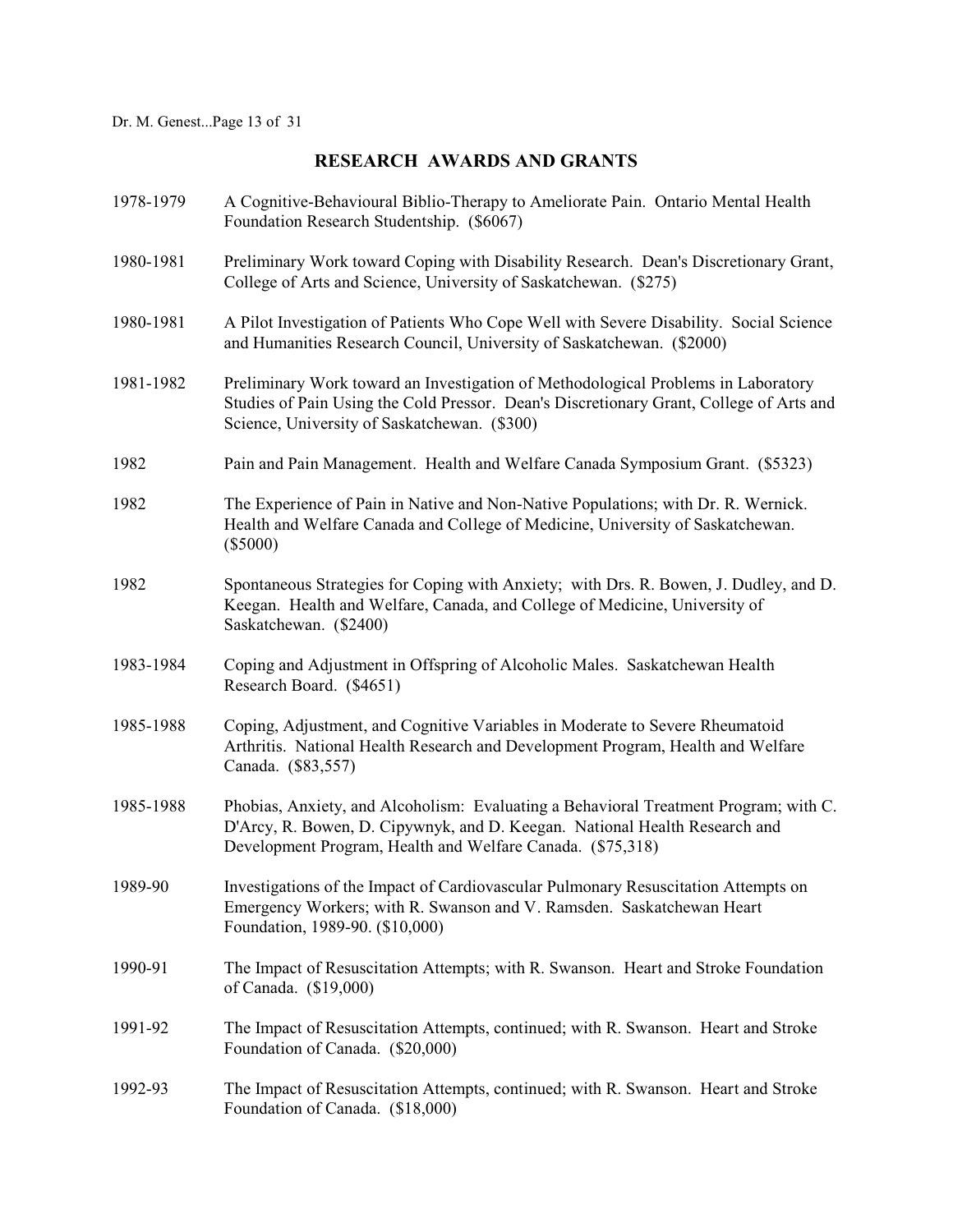Dr. M. Genest...Page 14 of 31

| 1993 | Assessing Core Versus Peripheral Self-Knowledge - Pilot Work Toward a Reliable and<br>Valid Instrument for Clinical Populations. Acadia University Faculty Association<br>Research Funding. (\$2190) |
|------|------------------------------------------------------------------------------------------------------------------------------------------------------------------------------------------------------|
| 1993 | Intimacy, emotional awareness and expressiveness. SSHRCC Small Universities Grant,<br>Acadia University. (\$5000)                                                                                    |
| 1994 | Emotional awareness and intimacy. SSHRCC Small Universities Grant, Acadia<br>University. (\$2500)                                                                                                    |
| 1996 | Mid-career upgrading in psychology. SSHRCC Small Universities Grant, Acadia<br>University. (\$3000)                                                                                                  |

# **PUBLICATIONS**

- Meichenbaum, D., & Genest, M. (1977). Treatment of anxiety: A cognitive-behavioral approach. In G. Harris (Ed.), The group treatment of human problems: A social learning approach (pp. 3-15). New York: Grune & Stratton.
- Genest, M., & Turk, D. C. (1979). A proposed model for group therapy with pain patients. In D. Upper & S. Ross (Eds.), Behavioral group therapy: An annual review (pp.237-276). Champaign, Illinois: Research Press.
- Turk, D. C., & Genest, M. (1979). Regulation of pain: The application of cognitive and behavioral techniques for prevention and remediation. In P. Kendall  $&$  S. Hollon (Eds.), Cognitive-behavioral interventions: Theory, research, and procedures (pp. 287-318). New York: Academic Press.
- Meichenbaum, D., & Genest, M. (1980). Cognitive-behavior modification: An integration of cognitive and behavioral methods. In F. Kanfer & A. Goldstein (Eds.), Helping people change (2nd Edition, pp. 390-422). New York: Pergamon.
- Genest, M. (1981). Preparation for childbirth: Evidence for efficacy. A review. Journal of Obstetric, Gynecologic and Neonatal Nursing, 10, 82-85.
- Genest, M., & Turk, D. C. (1981). Think-aloud approaches to cognitive assessment. In T. Merluzzi, C. Glass, & M. Genest (Eds.), Cognitive assessment (pp. 233-269). New York: Guilford Press.
- Merluzzi, T., Glass, C., & Genest, M., (Eds.). (1981). Cognitive assessment. New York: Guilford Press.
- Genest, M. (1982). Cognitive self-evaluation and pain: Catastrophizing, coping, and self-assessment. Cognitive Behavior Therapy Newsletter, 4, 7-12.
- Genest, M. (1983). Coping with rheumatoid arthritis. Canadian Journal of Behavioural Science, 15, 392-408.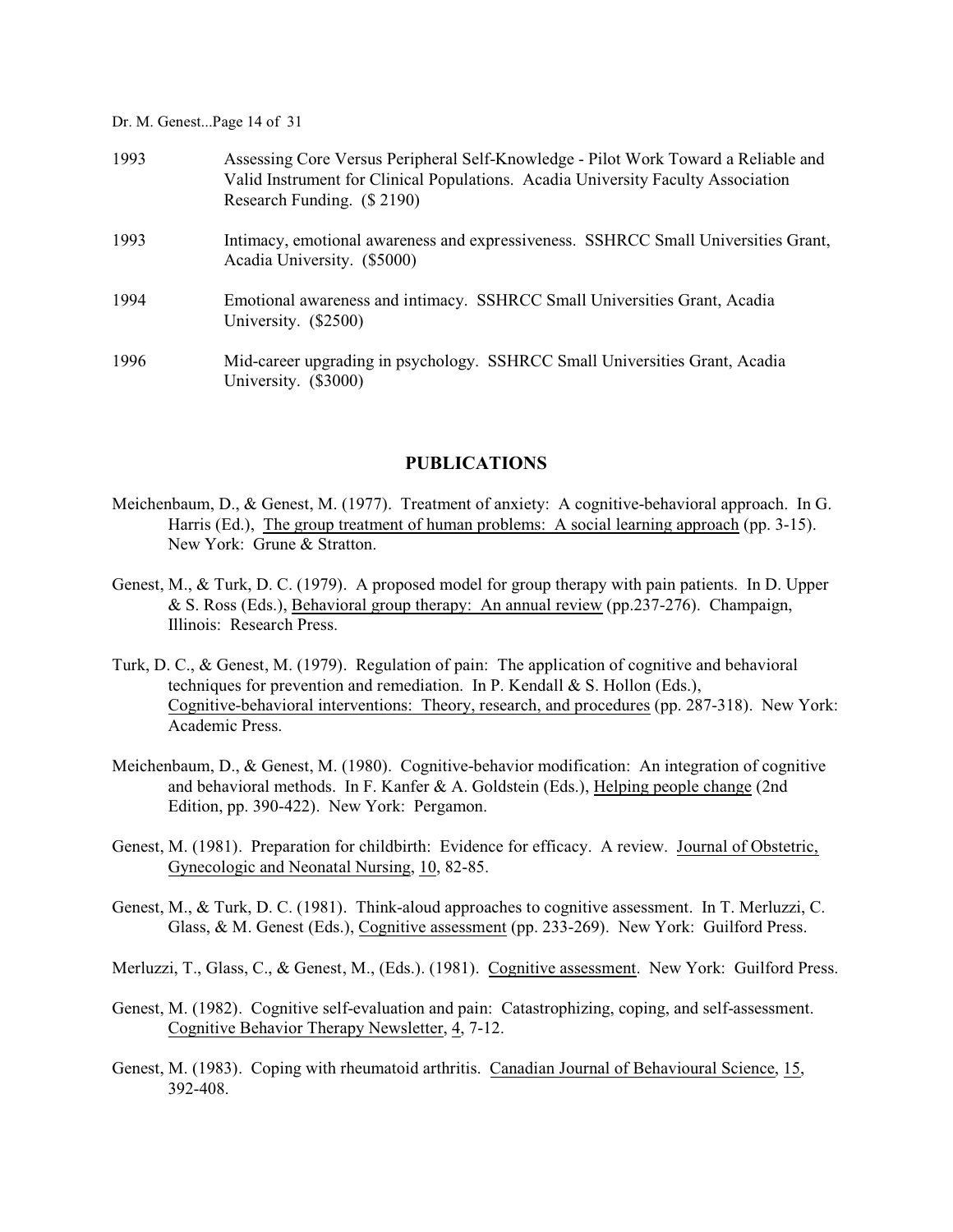Dr. M. Genest...Page 15 of 31

- Mann, R., Vogel-Sprott, M., & Genest, M. (1983). Alcohol and cognition: Some preliminary observations. Journal of Studies on Alcohol, 44, 900-905.
- Turk, D. C., Meichenbaum, D., & Genest, M. (1983). Pain and behavioral medicine. A cognitive-behavioral perspective. New York: Guilford Press.
- Genest, M. (1984). The stream of cognitions in laboratory and clinical pain [Summary]. Canadian Psychology (Proceedings of the Annual Convention of the Canadian Psychological Association), 25:2a, #183.
- Sloane, L. M., & Genest, M. (1984). Attribution of responsibility for sexual assault by male sex offenders [Abstract]. Canadian Psychology (Proceedings of the Annual Convention of the Canadian Psychological Association), 25: 2a, # 459.
- Genest, M. (1985). On kicking the behaviorist, or pain **is** distressing. The Behavioral and Brain Sciences, 8, 59-60.
- Hewitt, P. L., & Genest, M. (1985). Perfectionism and ideal self-schematic responding in depression [Abstract]. Canadian Psychology (Proceedings of the Annual Convention of the Canadian Psychological Association), 26: 2<sup>a</sup>, #220.
- von Baeyer, C., & Genest, M. (1985). Roles of psychologists in Canadian pain centres. Canadian Psychology, 26, 140-147.
- Genest, M. (1986). The growth of pain and the pain of growth. Canadian Journal of Psychology, 40, 487-490.
- Genest, M. (1987). Coping and disability in rheumatoid arthritis. [Abstract]. Canadian Psychology (Proceedings of the Annual Meeting of the Canadian Psychological Association), 28: 2a, #206.
- Clair, D. & Genest, M. (1987). Variables associated with the adjustment of offspring of alcoholic fathers. Journal of Studies on Alcohol, 48, 345-355.
- Genest, M., & Genest, S. (1987). Psychology and health. Champaign, Ill.: Research Press.
- Hadjistavropoulos, T., & Genest, M. (1988). The effect of eyeglasses on physical attractiveness and person perception [Abstract]. Canadian Psychology (Proceedings of the Annual Convention of the Canadian Psychological Association),  $29: 2^a$ , #329.
- Hadjistavropoulos, T., & Genest, M. (1988). Reconsideration of the psychological effects of contact lenses. American Journal of Optometry & Physiological Optics, 65, 814-818.
- Ramsden, V., Swanson, R., Genest, M., & Levine, J. (1988). The aftermath. The Canadian Nurse, 84,
- Genest, M. (1989). Psychological treatment of depression: Cognitive-behavioural therapy. Canadian Family Physician, 35, 1146-1150.

Genest, M. (1989). The relevance of stress to rheumatoid arthritis. In R. W. J. Neufeld (Ed.), Advances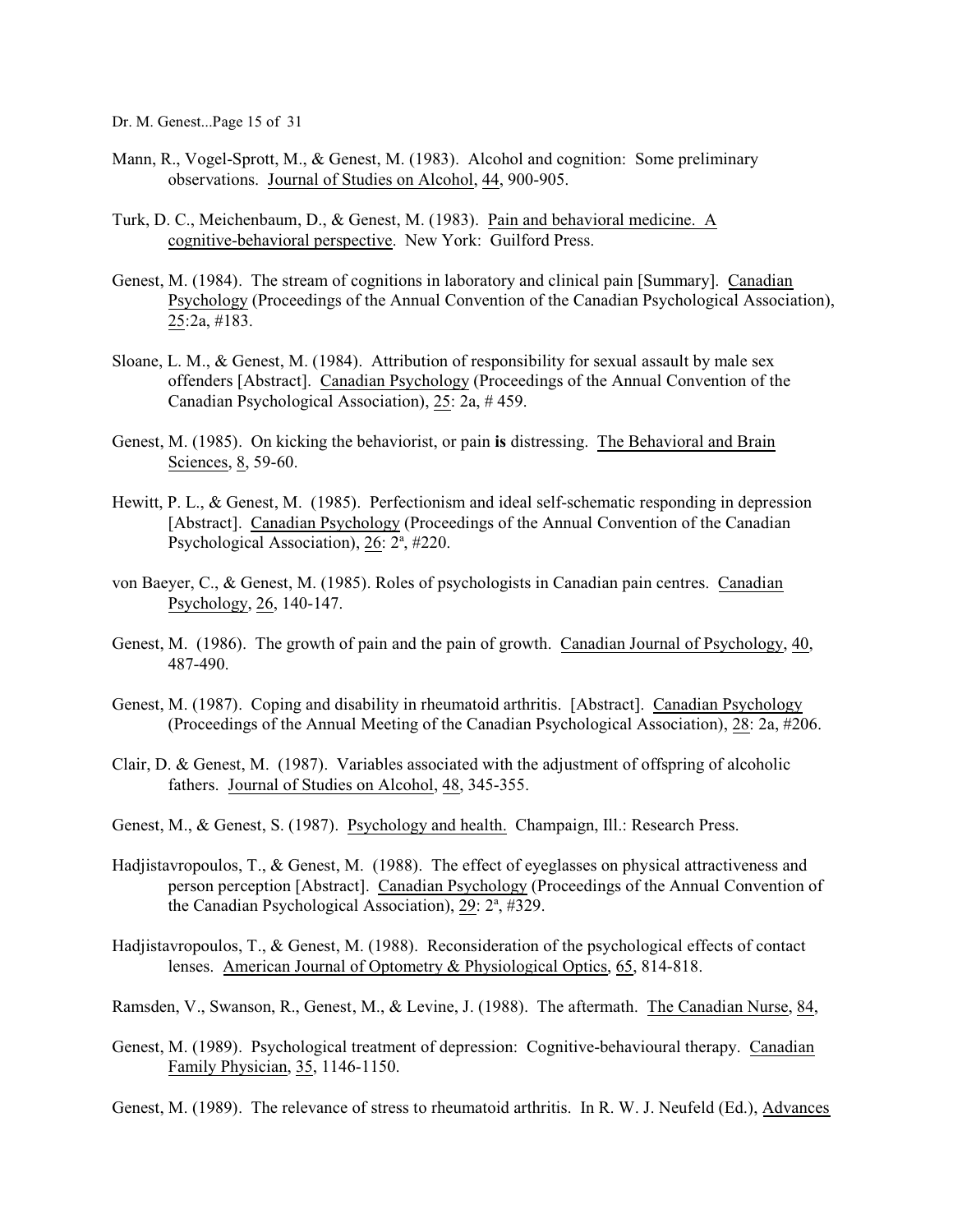in the investigation of psychological stress (pp. 343-366). New York: Wiley.

- Clair, D. & Genest, M. (1989). Mediators of adjustment in non-clinical adolescent children of alcoholic fathers [Abstract]. Canadian Psychology (Proceedings of the Annual Convention of the Canadian Psychological Association), 30: 2<sup>a</sup>, #22.
- Levine, J. M., Genest, M., Ramsden, V., & Swanson, R. (1989). Psychological impact of resuscitation attempts on emergency workers [Abstract]. Canadian Psychology (Proceedings of the Annual Convention of the Canadian Psychological Association),  $30: 2^a$ , #43.
- Louisy, H. J., Genest, M., Amsel, E., & Cheesman, J. (1989). Automatic activation of core and peripheral self-knowledge: An idiographic approach [Abstract]. Canadian Psychology (Proceedings of the Annual Convention of the Canadian Psychological Association),  $30: 2^a$ , #63.
- Wilson, A. R., & Genest, M. (1989). Treatment-induced shifts in self-efficacy expectations [Abstract]. Canadian Psychology (Proceedings of the Annual Convention of the Canadian Psychological Association),  $30: 2^a, \#73$ .
- Frain, J., & Genest, M. (1990). Cognitive appraisals, coping, and anxiety: Anticipating the dentist [Abstract]. Canadian Psychology (Proceedings of the Annual Convention of the Canadian Psychological Association),  $31: 2^a$ , #40.
- Genest, M. (1990). Valutazione di strategie per la gestione dell'ansia: ricerche preliminari [Abstract]. Focus on Anxiety, 1, 41.
- Genest, M., Bowen, R. C., Dudley, J., & Keegan, D. (1990). Assessment of strategies for coping with anxiety: Preliminary investigations. Journal of Anxiety Disorders, 4, 1-14.
- Genest, M., Levine, J.., Ramsden, V., & Swanson, R. (1990). The impact of providing help: Emergency workers and cardiopulmonary resuscitation attempts. Journal of Traumatic Stress, 3, 305-313.
- Hewitt, P. L., & Genest, M. (1990). The ideal-self: Schematic processing of perfectionistic content in dysphoric university students. Journal of Personality and Social Psychology, 59, 802-808.
- Genest, M. (1991). Beck to the future--A new manual of cognitive therapy. Contemporary Psychology, 37, 257-258.
- Genest, M., Swanson, R., Ramsden, V., & Genest, S. (1991). Emergency workers and CPR attempts [Abstract]. The Reality of Trauma in Everyday Life: Implications for Intervention and Policy (Proceedings of the Annual Convention of the International Society for Traumatic Stress Studies.
- Clair, D. J., & Genest, M. (1992). The Children of Alcoholics Screening Test: Reliability and relationship to family environment, adjustment and alcohol-related stressors of adolescent offspring of alcoholics. Journal of Clinical Psychology, 48, 414-420.
- Pancyr, G., & Genest, M. (1993). Cognition and pain experience. In K. Dobson & P. C. Kendall (Eds.), Psychopathology and cognition (pp. 121-158). San Diego, CA: Academic Press.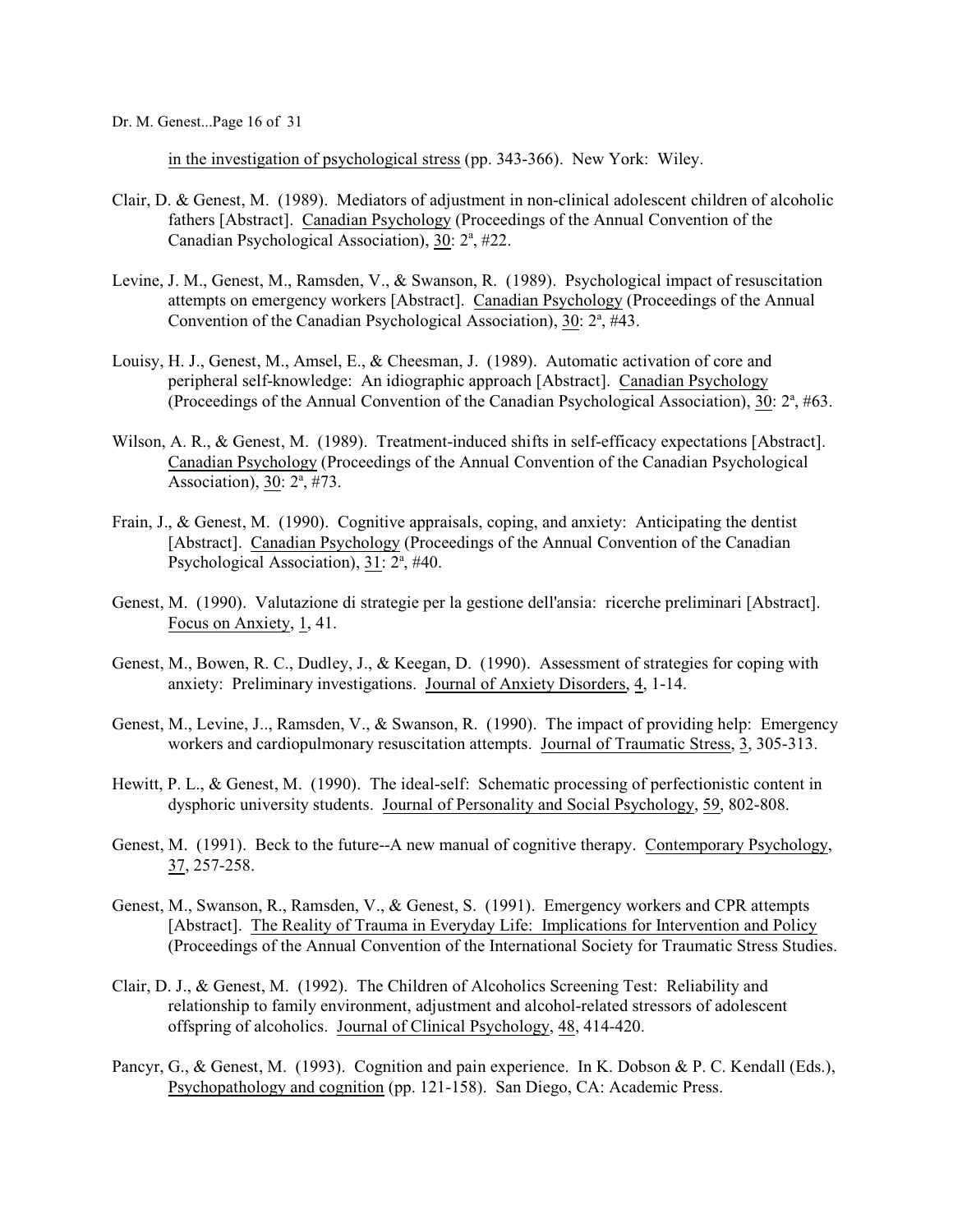Dr. M. Genest...Page 17 of 31

- Genest, M., Swanson, R., Ramsden, V., & Genest, S. (1993) Providing help. The impact of resuscitation attempts on rescuers. [Abstract]. Canadian Psychology (Proceedings of the Annual Convention of the Canadian Psychological Association), 34: 2<sup>a</sup>, #17.
- Hadjistavropoulos, T., & Genest, M. (1993). The underestimation of the role of physical attractiveness in dating preferences: Ignorance or taboo? Canadian Journal of Behavioural Science, 26, 298- 318.
- Genest, M., & Nickerson, W. (1994). Does increasing emotional awareness enhance intimacy? [Abstract]. Canadian Psychology (Proceedings of the Annual Convention of the Canadian Psychological Association),  $35: 2^a: 483$ .
- Genest, M., Dosman, J., McDuffie, H., & Pahwa, P. (1995). Stress and its consequences among rural Saskatchewan residents. In H. McDuffie, J. Dosman, K. Semchuk, S. Olenchock, & A. Senthilselvan (Eds.), Human sustainability in agriculture: Health, safety, environment (pp. 451- 454). Boca Raton, FL: CRC Press.
- Freeman, P., & Genest, M. (June, 1995). Sex differences in the personality-even congruence model of vulnerability to depression [Abstract]. Canadian Psychology (Proceedings of the Annual Convention of the Canadian Psychological Association),  $36: 2^a: #8$ .
- MacLeod, F., & Genest, M. (June, 1995). Effects of kinesthetic imagery training on basketball free throw shooting [Abstract]. Canadian Psychology (Proceedings of the Annual Convention of the Canadian Psychological Association), 36: 2<sup>a</sup>: #18.
- Thompson, R., & Genest, M. (June, 1995). Sociotropy-autonomy and negative event perception [Abstract]. Canadian Psychology (Proceedings of the Annual Convention of the Canadian Psychological Association),  $36: 2^a: \#15$ .
- Genest, M. (1995). Regular President's Columns in The Nova Scotia Psychologist, Volume 10.
- Hurst, S., & Genest, M. (1995). Cognitive-behavioural therapy with a feminist orientation: A perspective for therapy with depressed women. Canadian Psychology, 36, 236-257.
- Genest, M., & Jefferson, S. (1996). Mid-career training needs, commitments, and obstacles. [Abstract] International Journal of Psychology, 31, 389.
- Genest, M. (1998). Gender identity disorder and sexual dysfunctions. In W. Marshall (Ed.), Abnormal psychology. Prentice-Hall.
- Genest, M. (2000). Review of S. Rachman's *Anxiety*. Canadian Psychology, 41, 197-198.
- MacGillivray, R., & Genest, M. (2003). Confidentiality and the release of psychologists' files. *The Nova Scotia Psychologist*, *15:1*, 12-14.
- Genest, M. (2010). Threats to the validity of Independent Psychological Assessments. *The Nova Scotia Psychologist*, *22:3*, 3-9.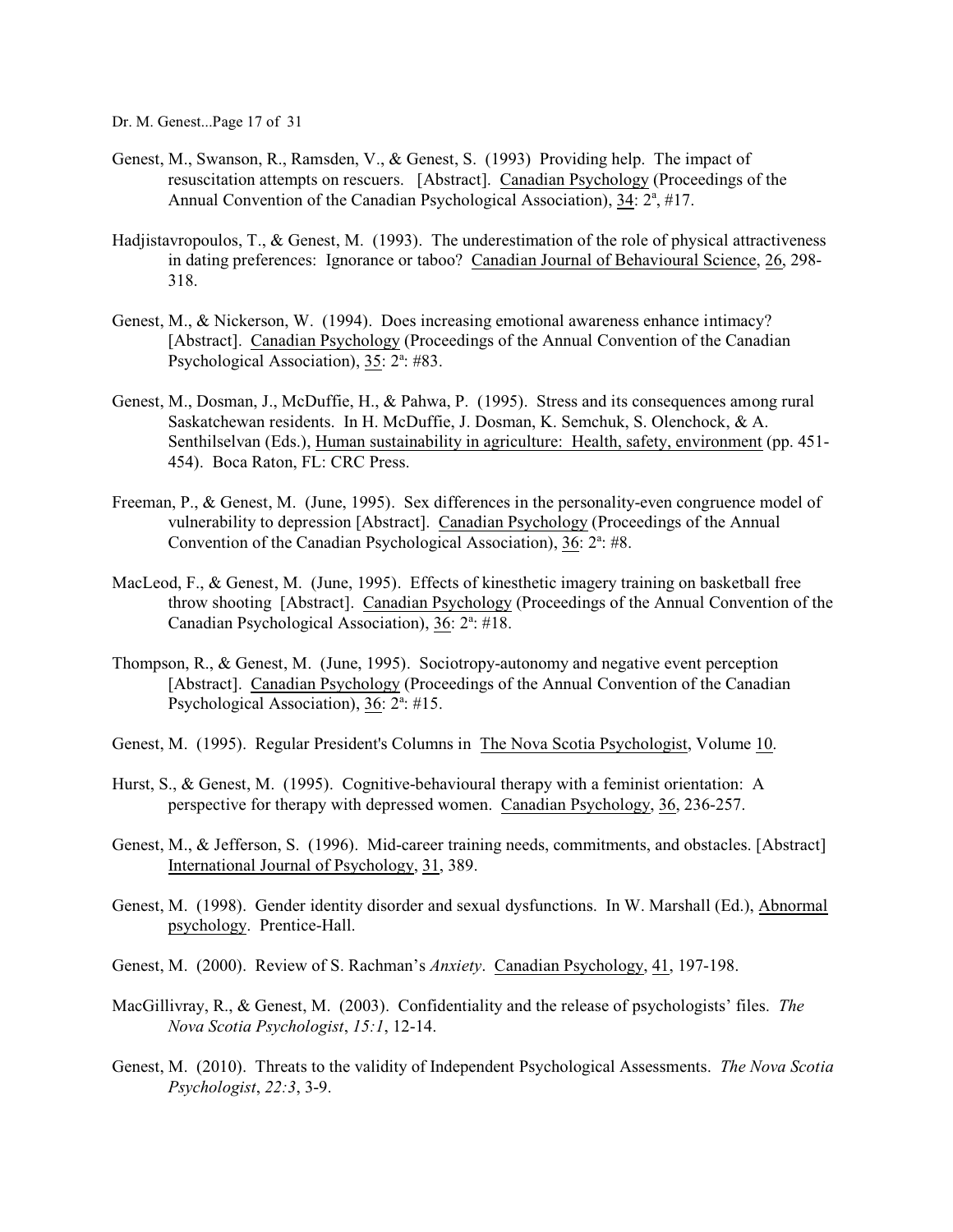Dr. M. Genest...Page 18 of 31

- Genest, M. (2010). Why should I register with the Register? What the Canadian Register offers psychologists. *The Nova Scotia Psychologist*, *22:3*, 16-17.
- Genest, M. (2011). Setting fees in private practice. *The Nova Scotia Psychologist*, *23:1*, 7-10.
- Brown, J., Herrick, S., Luskin, B., Cardwell, E., Brown, H., Genest, M., Weinkauf, E., & Drake, D. (2015). Autism Spectrum Disorder and sleep-related disturbances: A general overview. *Behavioral Health*., *1:2*, 1-11, ISSN: 2331-7582 ONLINE.

#### **PAPERS AND PRESENTATIONS**

- 1976 Honours Thesis: Factors Affecting Reading Comprehension and Recall
- 1979 M.A. Thesis: A Cognitive-Behavioural Biblio-Therapy to Ameliorate Pain. (Supervisor: Donald Meichenbaum. Committee: Kenneth Bowers, Phillip Bryden.)
- 1981 Ph.D. Thesis: Cognition, Hypnotic Susceptibility, and Laboratory-Induced Pain. (Supervisor: Donald Meichenbaum. Committee: Kenneth Bowers, Phillip Bryden, Kenneth Prkachin, Roxanne Silver; External Examiner: Kenneth Craig, UBC.)
- Meichenbaum, D., & Genest, M. (1976, December). A cognitive theory of behavior change. Paper presented at the Tenth Annual Convention of the Association for the Advancement of Behavior Therapy, New York.
- Genest, M., Meichenbaum, D., & Turk, D. C. (1977, November). A cognitive-behavioral approach to the modification of pain. Paper presented at the Eleventh Annual Convention of the Association for the Advancement of Behavior Therapy, Atlanta.
- Genest, M. (1978, August). A cognitive-behavioral bibliotherapy to ameliorate pain. Paper presented at the Annual Convention of the American Psychological Association, Toronto.
- Genest, M. (1978). Physical preparation for chilbirth. Paper presented at Birth '78: Prenatal Conference, Kitchener, Ontario.
- Genest, M., & Mann, R. (1978, November). Assessing cognitions during the experience of pain and during impairment by alcohol. Paper presented at the Twelfth Annual Convention of the Association for the Advancement of Behavior Therapy, Chicago.
- Genest, M. (1979, February). A cognitive-behavioral view of therapies for pain. Paper presented at the Ontario Psychological Association Annual Convention, Toronto.
- Genest, M. (1980). Cognition and pain. Colloquium presented at Ohio State University, University of Western Ontario, University of Saskatchewan, Queens University.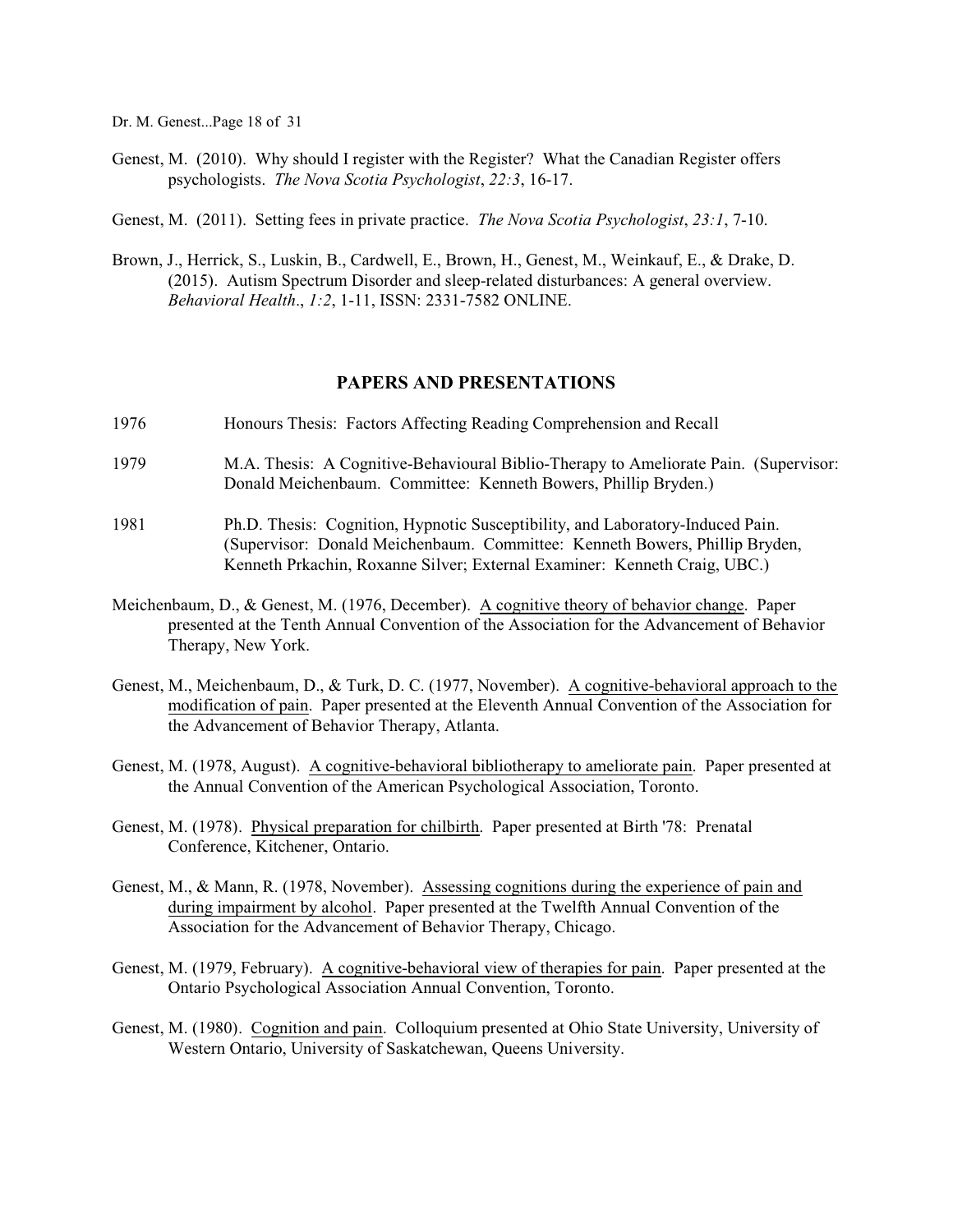Dr. M. Genest...Page 19 of 31

- Genest, M. (1980). Cognitive-behavioural therapy for pain. Invited paper presented to the McMaster Continuing Education Pain Symposium, McMaster University, Hamilton, Ontario.
- Genest, M. (1981, April). Cognitions and laboratory-based pain: The coping process in individuals. Paper presented at the 5th Annual Meeting of the Alberta Biofeedback Association, Edmonton.
- Genest, M. (1981, April). Cognitive therapy in stress and anxiety disorders. Workshop presented to the Saskatchewan Psychiatric Association, Saskatoon.
- Genest, M. (1982, March). Self-efficacy and laboratory-induced pain. Paper presented at the symposium, Pain and Pain Management, University of Saskatchewan, Saskatoon.
- Genest, M. (1982, May). Cognitive-behavioural therapy for depression. Workshop presented for the Canadian Mental Health Association, Lloydminster, Saskatchewan.
- Genest, M. (1982, August). Hypnotic susceptibility and laboratory-induced pain. Paper presented at the Annual Convention of the American Psychological Association, Washington, D. C.
- Genest, M. (1983, December). Coping and adjustment in rheumatoid arthritis. Poster presented at the combined World Congress on Behavior Therapy and Seventeenth Annual Convention of the Association for the Advancement of Behavior Therapy, Washington, D. C.
- Pancyr, G., & Genest, M. (1983, December). Demand characteristics of procedural instructions, efficacy of cognitive coping strategies, and cold-pressor pain. Poster presented at the combined World Congress on Behavior Therapy and Seventeenth Annual Convention of the Association for the Advancement of Behavior Therapy, Washington, D. C.
- Genest, M. (1984, May). Cognitive treatment of depression. Workshop presented at the Psychological Society of Saskatchewan Spring Institute, Regina, Saskatchewan.
- Genest, M. (1984, June). The stream of cognitions in laboratory and clinical pain. Invited paper presented in the symposium, "Psychology of pain: An experimental-applied interface," at the Annual Convention of the Canadian Psychological Association, Ottawa.
- Genest, M., Bowen, R., Dudley, J., & Keegan, D. (1984, August). Spontaneous strategies for coping with anxiety. Paper presented at the Annual Convention of the American Psychological Association, Toronto.
- Sloane, L. M., & Genest, M. (1984, June). Attribution of responsibility for sexual assault by male sex offenders. Paper presented at the Annual Convention of the Canadian Psychological Association, Ottawa.
- Clair, D., & Genest, M. (1984, August). Variables associated with the adjustment of offspring of alcoholic fathers. Presented at the Annual Convention of the American Psychological Association, Toronto.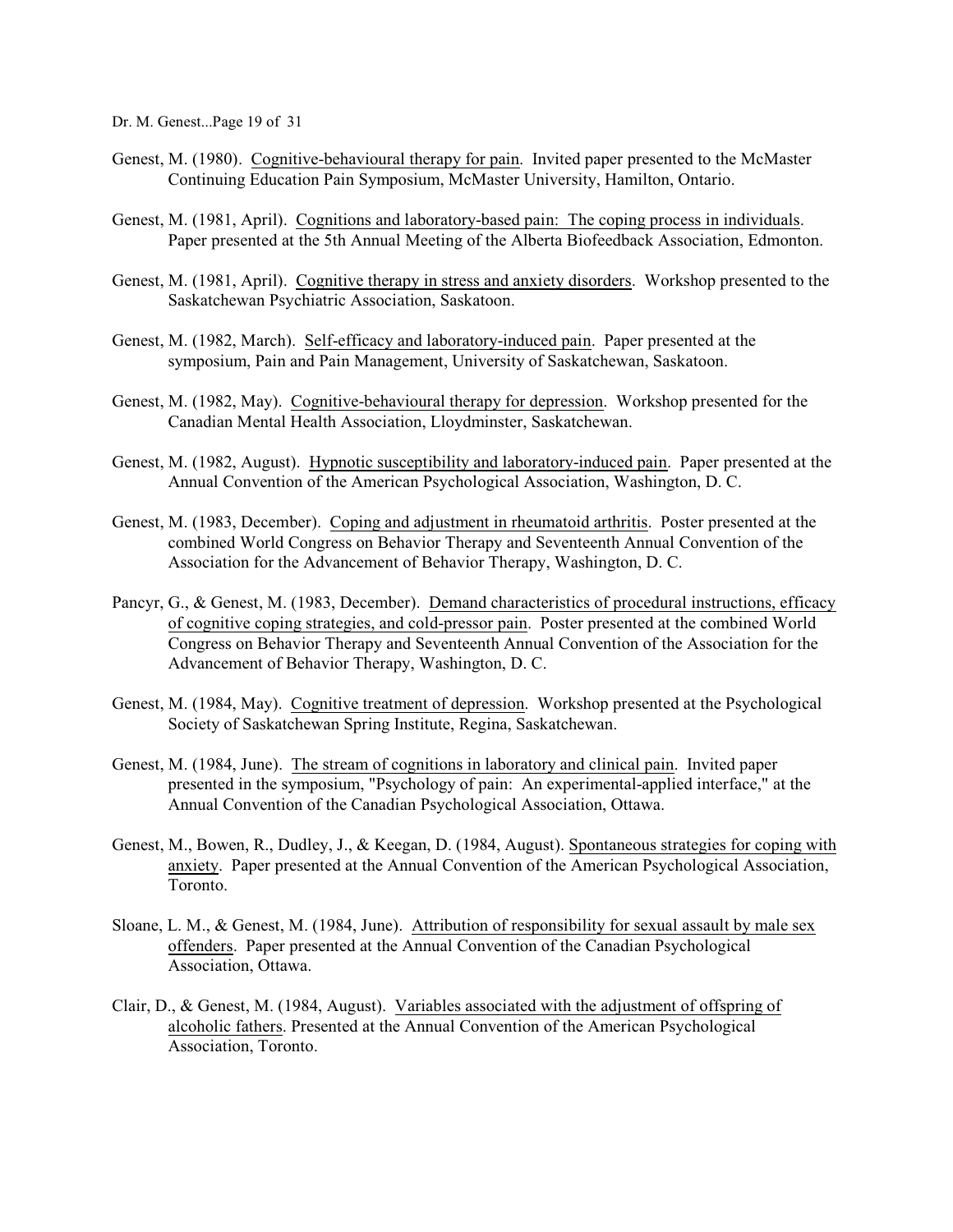Dr. M. Genest...Page 20 of 31

- Wernick, R., & Genest, M. (1984, August). Emergency department pain expression among natives. Poster presented at the Annual Convention of the American Psychological Association, Toronto.
- Genest, M. (1984, October). Brief psychotherapy in office practice--Emphasizing cognitive therapy and depression. Invited presentation at Office Psychiatry for General Practitioners, University of Saskatchewan, Saskatoon, Saskatchewan.
- Genest, M. (1984, October). Counselling the depressed patient. Workshop presented at Office Psychiatry for General Practitioners, University of Saskatchewan, Saskatoon, Saskatchewan.
- Genest, M. (1985, March). Constructive problem-solving. Invited presentation at Stress: Diagnosis and Management, A Conference for Physicians, University of Saskatchewan, Saskatoon, Saskatchewan.
- Hewitt, P., & Genest, M. (1985, June). Perfectionism and ideal- self-schematic responding in depression. Presented at the Annual Meeting of the Canadian Psychological Association, Halifax, N.S.
- Genest, M. (1986, March). Psychosocial aspects of rheumatoid arthritis. Colloquium presented at the University of Calgary.
- Genest, M. (1986, June). A cognitive-behavioral perspective on resistance. The International Conference on Mental Health and Technology, Vancouver, B.C.
- Genest, M. (1986, September 4,5). Stress-management strategies. Referral agent workshop, University of Saskatchewan.
- Genest, M. (1987, April). Cognitive-behaviour therapy for depression. An applied-clinical workshop. Vancouver General Hospital, Vancouver, B.C.
- Genest, M. (1987, May). Psychology and health. Invited keynote address, First Annual University of Saskatchewan Psychology Undergraduate Research Conference, Saskatoon, Saskatchewan.
- Hadjistavropoulos, T., & Genest, M. (1987). Are people reluctant to admit that they wish to become more attractive? Poster presented at the Annual Spring Institute of the Psychological Society of Saskatchewan, Saskatoon, Saskatchewan.
- Genest, M., & Mitchell, D. (1987, June). Coping and disability in rheumatoid arthritis. Paper presented at the Annual Meeting of the Canadian Psychological Association, Vancouver, B.C.
- Acton, R., & Genest, M. (1987, November). A prospective study of postpartum depression: A test of a cognitive model. Paper presented at the Annual Meeting of the Association for Advancement of Behavior Therapy, Boston.
- Genest, M., & von Baeyer, C. (1988, February). Talking about psychology and health: Behavioural medicine and health promotion. Colloquium presented at the University of Saskatchewan, Saskatoon, Saskatchewan.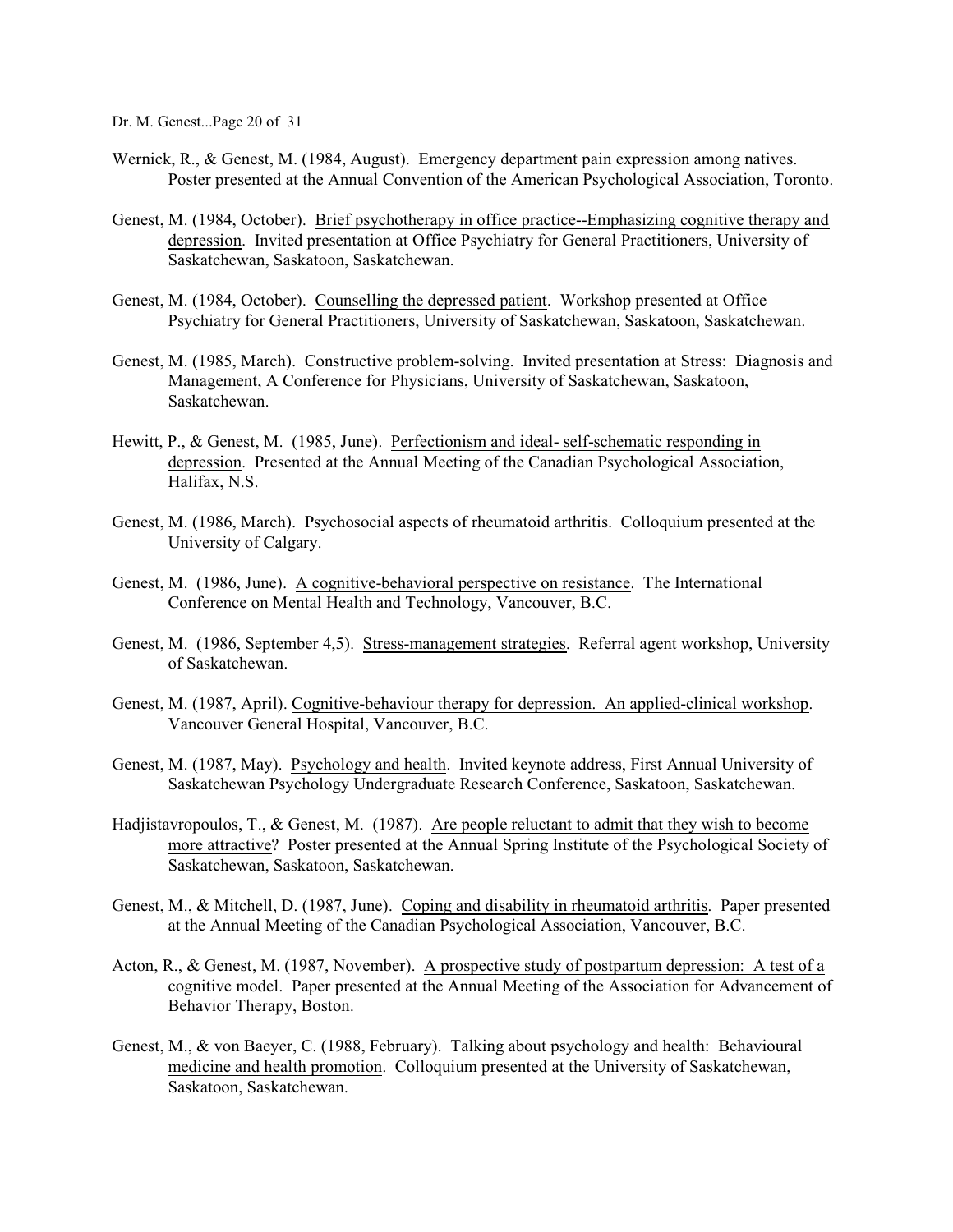Dr. M. Genest...Page 21 of 31

- Hadjistavropoulos, T., & Genest, M. (1988, June). The effect of eyeglasses on physical attractiveness and person perception. Poster presented at the Annual Meeting of the Canadian Psychological Association, Montreal, Quebec.
- Genest, M. (1988, July). Psychological treatment of pain in Rheumatoid Arthritis. Colloquium presented at the Victoria General Hospital, Halifax, Nova Scotia.
- Genest, M. (1988, August). Cognitive therapy for depression. Workshop presented for the Department of Psychiatry, Dalhousie University, Halifax, Nova Scotia.
- Genest, M. (1988, October). Cognitive-behavioural strategies in counselling. Workshop presented to the Saskatchewan Guidance Counsellors' Association, Saskatoon, Saskatchewan.
- Clair, D. & Genest, M. (1989). Mediators of adjustment in non-clinical adolescent children of alcoholic fathers. Poster presented at the Annual Meeting of the Canadian Psychological Association, Halifax, N.S.
- Levine, J. M., Genest, M., Ramsden, V., & Swanson, R. (1989). Psychological impact of resuscitation attempts on emergency workers. Poster presented at the Annual Meeting of the Canadian Psychological Association, Halifax, N.S.
- Louisy, H. J., Genest, M., Amsel, E., & Cheesman, J. (1989). Automatic activation of core and peripheral self-knowledge: An idiographic approach. Poster presented at the Annual Meeting of the Canadian Psychological Association, Halifax, N.S.
- Wilson, A. R., & Genest, M. (1989). Treatment-induced shifts in self-efficacy expectations. Poster presented at the Annual Meeting of the Canadian Psychological Association, Halifax, N.S.
- Ramsden, V., Swanson, R., Genest, M., & Levine, J. (1988, October). CPR Positive feedback or mental anguish? Paper presented at CPR Today Conference, Calgary.
- Ramsden, V., Swanson, R., Genest, M., & Levine, J. (1989, September). The effects of CPR on emergency providers. Paper presented at the CPR Educational Symposium, Toronto.
- Ramsden, V., Swanson, R., Genest, M., & Levine, J. (1989, October). Resusciation impact. Paper presented at Focus on the Future - BC CPR Conference, Vancouver.
- Ramsden, V., Swanson, R., Genest, M., & Levine, J. (1989, November). The aftermath. Paper presented at the European CPR Congress, Antwerp, Belgium.
- Genest, M. (1990, June). Instructing under adversity: A workshop for faculty and graduate students who teach or dread the thought of teaching large classes. Workshop at the Annual Meeting of the Canadian Psychological Association, Ottawa, Ontario.
- Frain, J., & Genest, M. (1990, June). Cognitive appraisals, coping, and anxiety: Anticipating the dentist. Poster presented at the Annual Meeting of the Canadian Psychological Association, Ottawa, Ontario.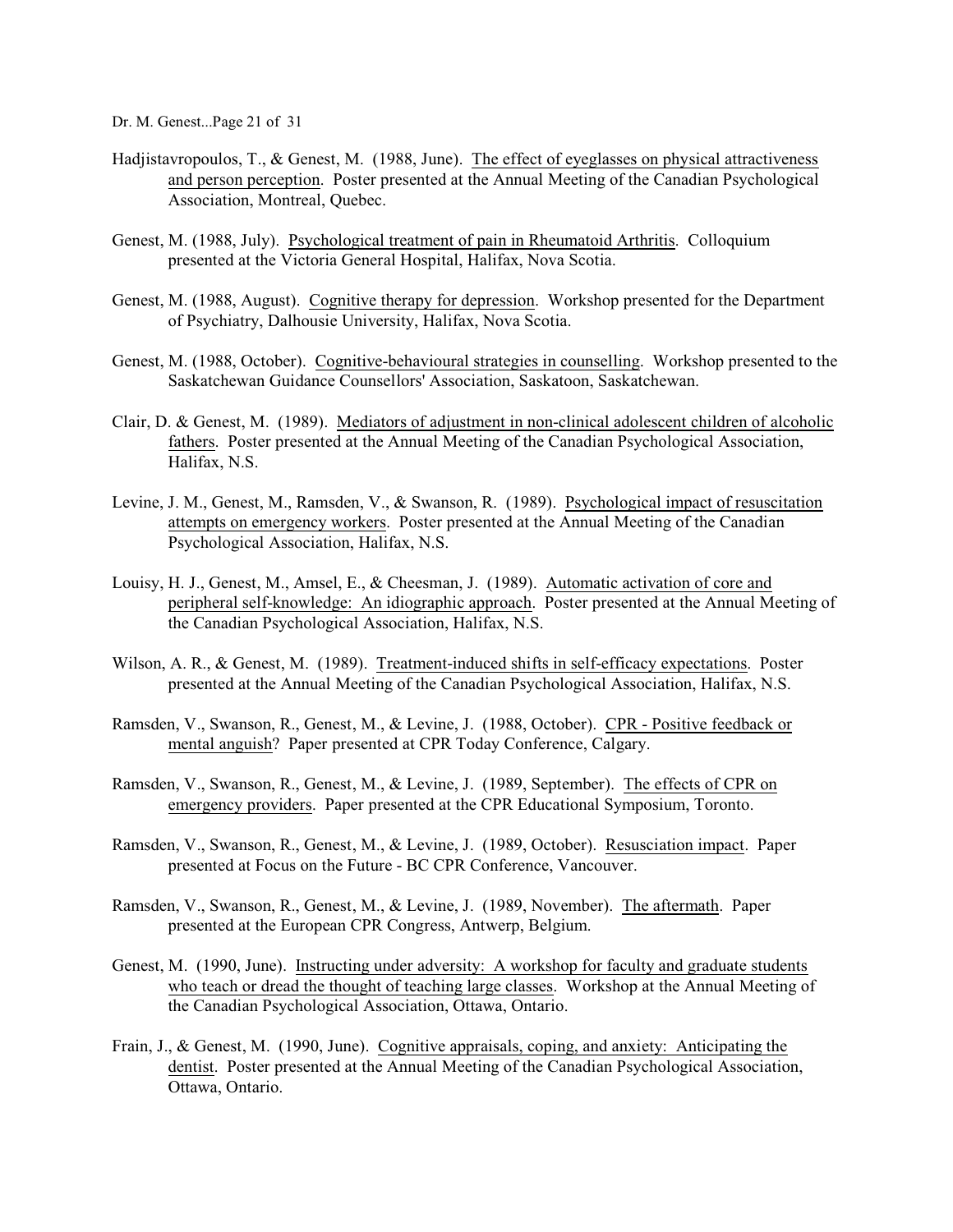Dr. M. Genest...Page 22 of 31

- Genest, M. (1991, January). Overview of current state of knowledge of stress among farm families. Paper presented at Health and Safety Issues in Agriculture, Centre for Agricultural Medicine, Saskatoon, Saskatchewan.
- Genest, M., Swanson, R., Ramsden, V., & Genest, S. (1991, October). Emergency workers and CPS attempts. Poster presented at the International Society for Traumatic Stress Studies, 7th Annual Convention, Washington, D.C.
- Genest, M., Dosman, J., McDuffie, H. (1992, May). Stress and its consequences among rural Saskatchewan residents. A pilot investigation. Paper presented at the Third International Symposium: Issues in Health, Safety and Agriculture, Saskatoon, Saskatchewan.
- Pavic, Z., & Genest, M. (1992, July). Self-construal and depression proneness: Toward a socialcognitive perspective. Paper presented at the Twenty-fifth International Congress of Psychology, Brussels, Belgium.
- Genest, M. (1993, March). Does the rescuer need rescue? CPR providers and rescue attempts. Colloquium presented at the University of New Brunswick, Fredericton, N.B.; and Dalhousie University, Halifax, N.S.
- Genest, M., Swanson, R., Ramsden, V., & Genest, S. (May, 1993) The impact of resuscitation attempts on rescuers. Paper presented at the annual meeting of the Canadian Psychological Association, Montreal.
- Ramsden, V. R., Swanson, R. W., Genest, M., & Genest, S. (1993, November). The aftermath revisited. Paper presented at the European Congress on CPR and Prehospital Care, Gent, Belgium.
- Genest, M., & Nickerson, W. (June, 1994). Does increasing emotional awareness enhance intimacy? Paper presented at the annual meeting of the Canadian Psychological Association, Penticton, B.C.
- Genest, M. (December 3, 1994). Depression. Seminar offered for the YMCA of Greater Halifax/Dartmouth Preventive Medicine Centre, Camp Hill Hospital, Halifax, N.S.
- Genest, M. (December 16, 1994). Panic disorder. Invited presentation, Continuing Medical Education, Dartmouth General Hospital, Darthmouth, N.S.
- Genest, M. (February 10, 11, 1995). The Aftermath: Facilitating debriefing of rescuers in the community. Workshop for health personnel, Saskatoon, Saskatchewan.
- Genest, M. (May 6, 1995). Public perceptions of psychologists. Presidential address to the Annual Meeting of the Association of Psychologists of Nova Scotia. The Nova Scotia Hospital, Dartmouth, N.S.
- Genest, M. (May 13, 1995). Anxiety and panic disorders: New approaches to treatment and control. Seminar offered for the YMCA of Greater Halifax/Dartmouth Preventive Medicine Centre, Camp Hill Hospital, Halifax, N.S.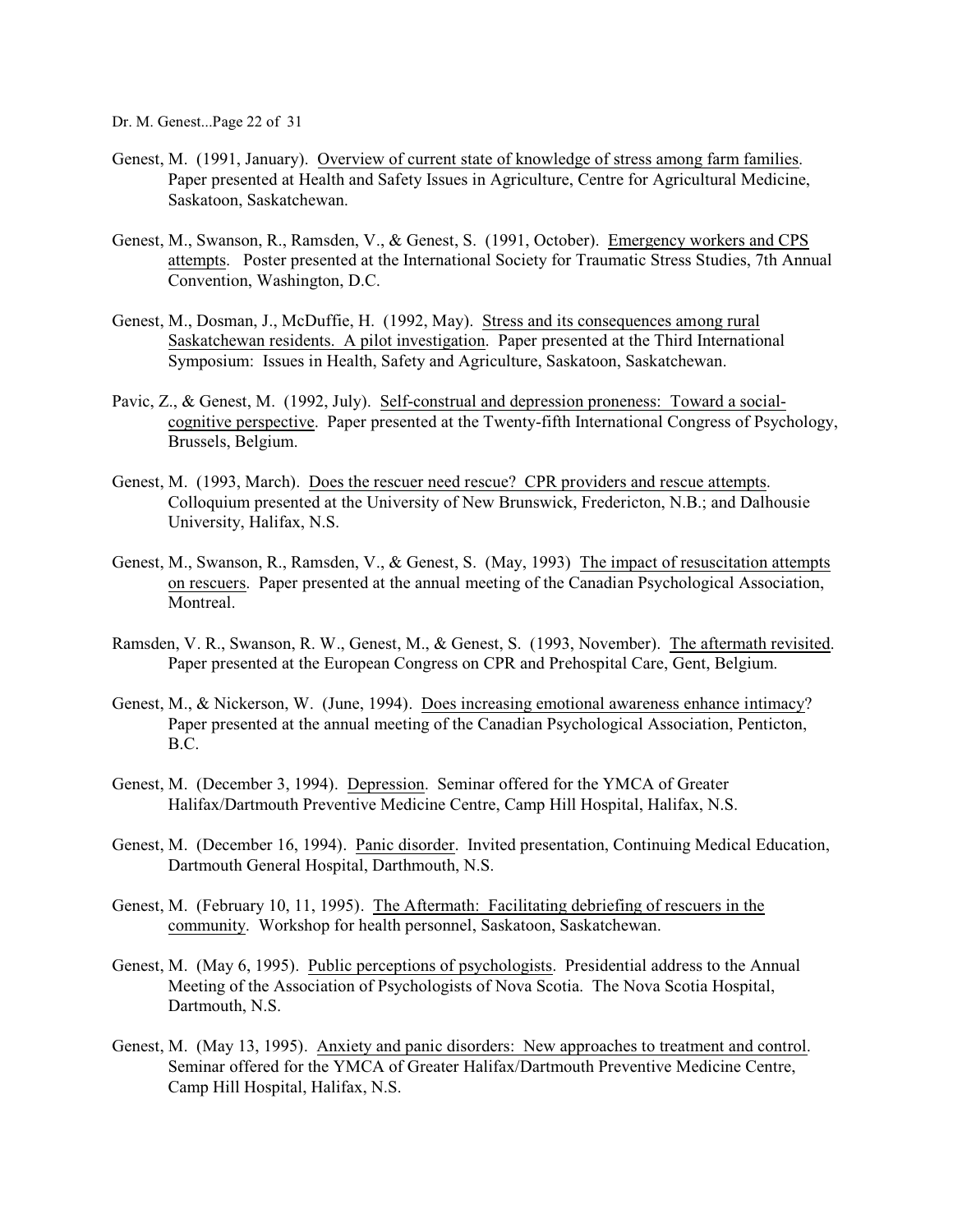Dr. M. Genest...Page 23 of 31

- Freeman, P., & Genest, M. (June, 1995). Sex differences in the personality-event congruence model of vulnerability to depression. Paper presented at the annual meeting of the Canadian Psychological Association, Charlottetown, P.E.I.
- MacLeod, F., & Genest, M. (June, 1995). Effects of kinesthetic imagery training on basketball free throw shooting. Paper presented at the annual meeting of the Canadian Psychological Association, Charlottetown, P.E.I.
- Thompson, R., & Genest, M. (June, 1995). Sociotropy-autonomy and negative event perception. Paper presented at the annual meeting of the Canadian Psychological Association, Charlottetown, P.E.I.
- Genest, M., & Jefferson, S. (August, 1996). Mid-career training needs, commitments, and obstacles. Paper presented at the XXVI International Congress of Psychology, Montreal, Quebec.
- Hagell, M. S. & Genest, M. (June, 1997). Safer with abstinence today (S.W.A.T.): The effects of a peer sex education model on student sexual behaviour. Paper presented at the annual meeting of the Canadian Psychological Association, Toronto, Ont.
- Harvey, N., & Genest, M. (June, 1997). A study of the validity of Discretized Analog Scaling (DISCAN). Paper presented at the annual meeting of the Canadian Psychological Association, Toronto, Ont.
- Genest, M. (May 28, June 11, 12, 1997). Psychologists, psychology, and chronic pain. Workshops for the Workers' Compensation Board of Nova Scotia, Halifax, NS.
- Genest, M. (April 30, 1999). Cognitive-Behavioural Therapy. Invited presentation to the Nova Scotia Hospital's Academic Day, Dartmouth, NS.
- Genest, M. (May, 1999). Achieving a balance. Workshop for MTT, Halifax, NS.
- Genest, M. (April, 2001). Assessing chronic pain in insurance claims. Seminar for Maritime Life, Halifax, NS.
- Genest, M. (April, 2001). Coping with chronic pain. Seminar for Halifax Pain Support Group, Halifax, NS.
- Genest, M. (November, 2001). Constructive assertiveness. Seminar for CSIS Health Services, Halifax, NS.
- Genest, M. (October 21, 2002). Overcoming the "Disability" Mindset. Invited presentation at *Duty to Accommodate: Effectively Managing Your Legal Requirements* conference. Halifax, NS.
- Genest, M. (October 1, 2003). Doing more and more with less and less. Workshop for Aliant Access Engineering Management, Old Orchard Inn, Wolfville, NS.
- Genest, M. (April 24, 2004). Confidentiality and release of information in legal cases. Chair and presenter, symposium at *The Third International Congress on Licensure, Certification and Credentialing of Psychologists*, Montreal.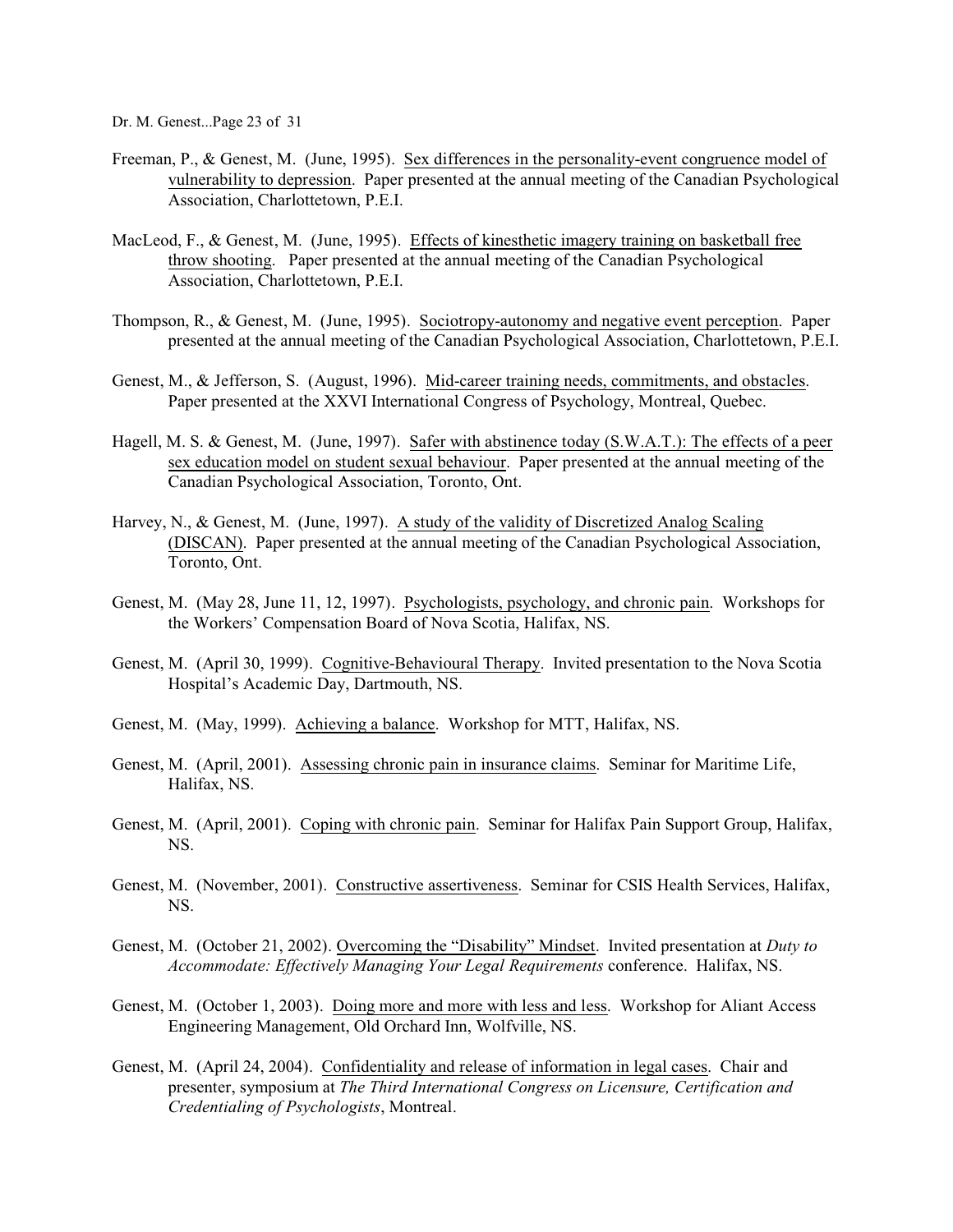Dr. M. Genest...Page 24 of 31

- Genest, M., & MacDonald, D. (October 15-16, 2005). Everybody wins! Workshop for physiotherapists and related professionals. Dalhousie University, Halifax.
- Genest, M., & MacDonald, D. (October 22-23, 2005). Everybody wins! Workshop for physiotherapists and related professionals. Workplace Health, Safety and Compensation Commission of New Brunswick, St. John NB.
- Genest, M. (November 24, 2005). Managing Mental-Health Disability: Best practices in the workplace. Invited Chair and presenter, workshop at *Managing your duty to accommodate. Best practices for the design and evaluation of your company's internal control over financial reporting*. Halifax, NS.
- Genest, M. (April 13, 2006). The psychological advantage: An overview for insurance lawyers. Invited presentation to meeting of Nova Scotia Insurance Law group.
- Genest, M. (May 4, 2007). Psychological reports: An overview for family lawyers. Invited presentation to the Family Law Conference, Canadian Bar Association–Nova Scotia. Halifax.
- Genest, M. (October 18, 2007). Juggling Jellyfish. Making the most of psychological assessments. Invited workshop at Nova Scotia Provincial Judges Association's Education Program and Semiannual Meeting. White Point Lodge, Nova Scotia.
- Genest, M. & Genest, S. (November 2, 2007). Effective Communication in the Management of Patients with Chronic Pain and Related Problems: A guide to psychological principles and strategies. Invited workshop for case managers and health professionals, Workplace Health, Safety and Compensation Commission of New Brunswick. Moncton, NB.
- Genest, M. (September 10, 2008). Dissecting Jellyfish: A critical appraisal of psychological expertise. Invited workshop for Nova Scotia Barristers' Society. Halifax, NS.
- Genest, M. (September 15, 2008). Returning to a Stressful Workplace. Seminar for RCMP Division H Headquarters, Halifax, NS.
- Genest, M., & Genest, S. (September 28, 2008; October 3, 2008). Skills for an improved workenvironment: Developing tools to address problems. Invited workshop for Emergency Department, Colchester Regional Hospital, Truro, NS.
- Genest, M. (December 4, 2008). SSRIs, placebos and alternatives: What to make of it all. Workshop for Family Physicians at 82<sup>nd</sup> Annual Dalhousie Refresher Course, Halifax, NS.
- Genest, M. (June 12, 2009). SSRIs and placebos. Theory review presentation at the Annual Convention of the Canadian Psychological Association. Montreal.
- Genest, M. (November 19, 2009). Mental illness: Practical strategies and accommodation measures for the workplace. Panel member at Labour Arbitration and Bargaining Conference. Lancaster House. Halifax, NS.
- Genest, M., & Clarke, S. A. (April 30, 2012). Managing invisible disabilities at work. Presentation at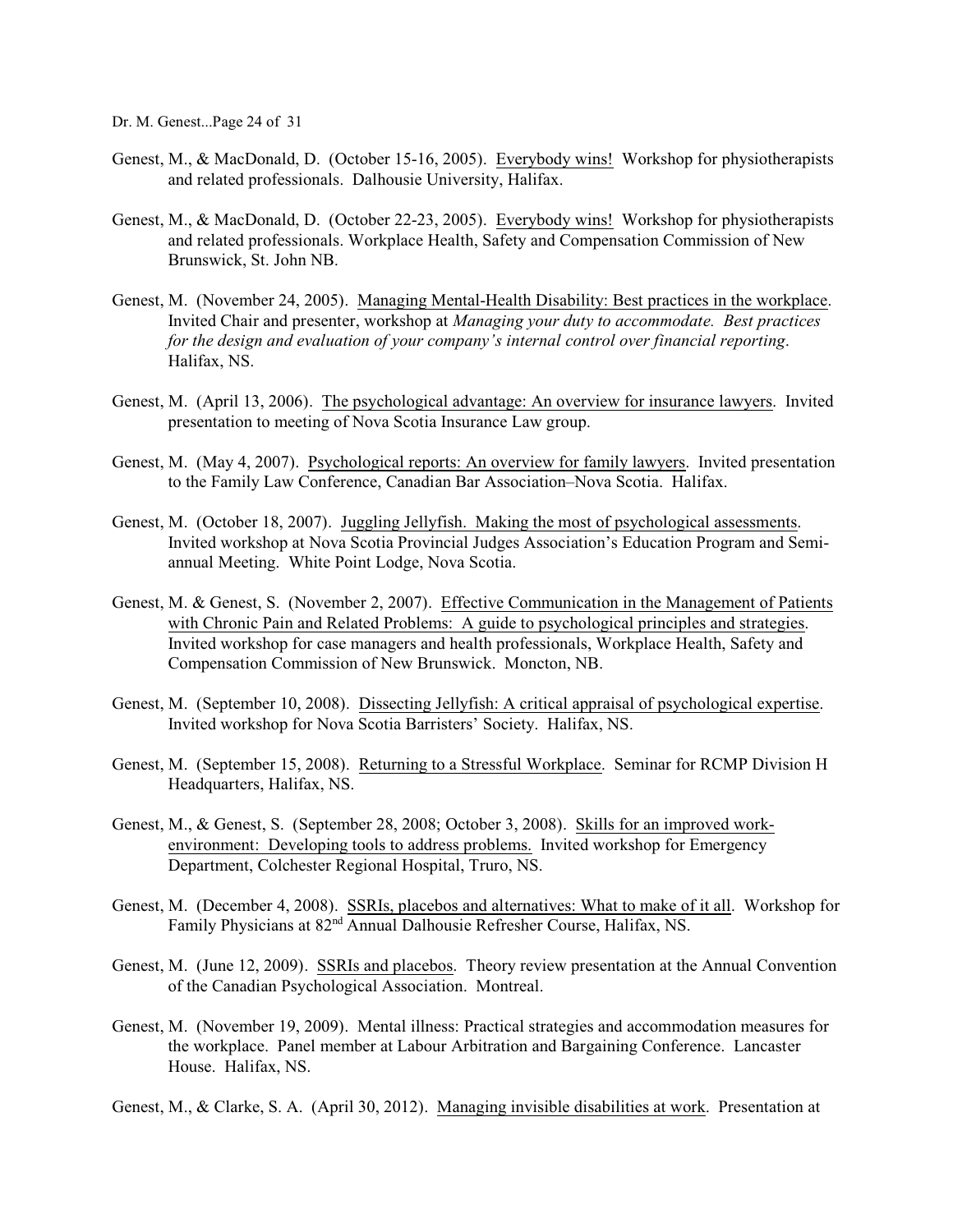*Disability Claims in the Workplace*. Insight Conference. Halifax, NS.

- Genest, M., & Saturley, R. (May 1, 2012). Hot Button Issue Mental Health in the Workplace. Halfday, post-conference workshop at *Disability Claims in the Workplace*. Insight Conference. Halifax, NS.
- Genest, M. (May 31, 2012). Conquering disability claims from the inside out. Keynote address to *Advance 2012. Insurance Law Seminar*. Halifax, NS.
- Genest, M., & Ingersoll, D., Q.C. (April 4, 2014). Be Prepared. The law will find you. Understand your rights and ethical responsibilities when interacting with lawyers and the Courts. Workshop for health professionals. Halifax, NS.
- Genest, M., & Ingersoll, D., Q.C. (November 7, 2014). Be Prepared. The law will find you. Understand your rights and ethical responsibilities when interacting with lawyers and the Courts. Workshop for health professionals. Moncton, NB.
- Genest, M. (June 2-3, 2015). PTSD Among nurses. Invited presentation to the Canadian Federation of Nurses Unions.

## **CONTINUING EDUCATION**

| 1985, Dec 11-15 | The Evolution of Psychotherapy. Continuing Education Credit (31 hours).         |
|-----------------|---------------------------------------------------------------------------------|
|                 | Phoenix, Arizona.                                                               |
| 1986, Jun 8-13  | International Conference on Mental Health and Technology. Continuing            |
|                 | Education Credit (7 hours). Vancouver, B.C.                                     |
| 1988, Jun       | Workshop for Accreditation Panel Site Visitors, Canadian Psychological          |
|                 | Association, Vancouver, B.C.                                                    |
| 1988, Nov 19    | Integrating Cognitive and Interpersonal Approaches to Psychotherapy.            |
|                 | Continuing Education Credit (3 hours). Annual Meeting of the Association for    |
|                 | Advancement of Behavior Therapy, New York.                                      |
| 1990, Jun 25-29 | Rational Emotive Therapy. Continuing Education Credit (15 hours, Category       |
|                 | 1). Postgraduate course offered by the Albert Einstein College of Medicine, New |
|                 | York. Instructor: Albert Ellis.                                                 |
| 1991, Jun 15    | The Psychologist as Expert Witness: Assessing the Assessor. Workshop offered    |
|                 | by the Canadian Psychological Association/Psychologists Association of          |
|                 | Alberta/Canadian Research Institute for the Law and the Family, Calgary.        |
|                 | Instructors: N. Bala, A. Hunter, J. Hornick, H. Landerkin & G. Kneier.          |
| 1991, Jun 24-30 | The MMPI-2 in Clinical Practice. Continuing Education Credit (15 hours,         |
|                 | Category 1). Postgraduate course offered by the Albert Einstein College of      |
|                 | Medicine, New York. Instructor: James Butcher.                                  |
| 1993, Sep 17    | Third Annual Clinical Supervisor's Workshop. Victoria General Hospital,         |
|                 | Halifax.                                                                        |
| 1994, Mar 24-27 | Invited participant. Mississauga Conference on Professional Psychology.         |
| 1994, May 12-13 | Restructuring marriage: Toward intimacy and equality. Two-day workshop,         |
|                 | Acadia University. Instructor: Augustus Napier (Knoxville, TN),                 |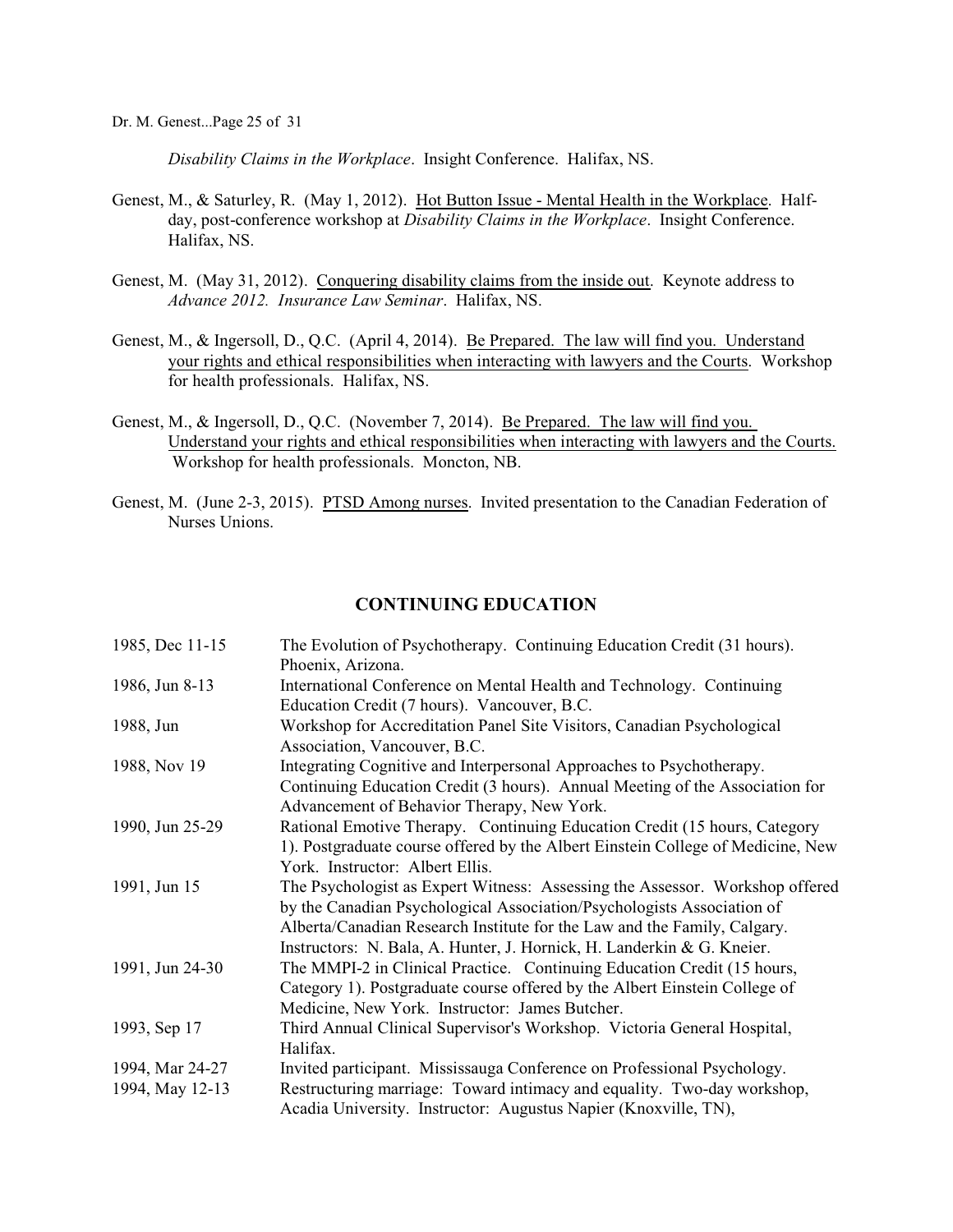Dr. M. Genest...Page 26 of 31

| 1995, May 5     | Navigating the quagmire: Ethical and legal guidelines for psychologists.<br>Association of Psychologists of Nova Scotia one-day workshop, Dartmouth, |
|-----------------|------------------------------------------------------------------------------------------------------------------------------------------------------|
|                 | Nova Scotia. Instructor: James R. P. Ogloff (Simon Fraser University).                                                                               |
| 1995, Jun       | Atlantic Provinces Arbitration and Mediation Institute Level 1 (32 hr) training,                                                                     |
|                 | Dalhousie University. Instructors: Suki Starnes and Annette Strug (AMS                                                                               |
|                 | Mediation, Halifax).                                                                                                                                 |
| 1995, Aug       | Atlantic Provinces Arbitration and Mediation Institute Level 2 (32 hr) training,                                                                     |
|                 | Dalhousie University. Instructors: Suki Starnes and Annette Strug (AMS                                                                               |
|                 | Mediation, Halifax).                                                                                                                                 |
| 1996, Apr       | Treatment of adults with post-traumatic stress disorder (PTSD): A cognitive-                                                                         |
|                 | behavioral approach. Association of Psychologists of Nova Scotia one-day                                                                             |
|                 | workshop, Halifax. Instructor: Donald Meichenbaum (University of Waterloo).                                                                          |
| 1997, Apr       | The feeling good workshop: Fast and effective treatment for depression and                                                                           |
|                 | therapeutic resistance. Association of Psychologists of Nova Scotia one-day                                                                          |
|                 | workshop, Halifax. Instructor: David Burns (Stanford University).                                                                                    |
| 2000, Jun 30    | Focussed mediation: Rescuing marriages from divorce. Half-day workshop at                                                                            |
|                 | Smart Marriages Conference, Denver, Colorado. Instructor: Stan Posthumus                                                                             |
|                 | (Rhode Island)                                                                                                                                       |
| 2000, Jun 30    | Resexing marriage. Half-day workshop at Smart Marriages Conference, Denver,                                                                          |
|                 | Colorado. Instructor: Barry McCarthy (American University, Washington,                                                                               |
|                 | D.C.).                                                                                                                                               |
| 2000, Jul 2     | Fighting for your marriage: The PREP approach. Half-day workshop at Smart                                                                            |
|                 | Marriages Conference, Denver, Colorado. Instructor: Susan Blumberg (Denver)                                                                          |
| 2000, Jul 3     | Power of two: Marriage skills workshop training. Full-day workshop at Smart                                                                          |
|                 | Marriages Conference, Denver, Colorado. Instructor: Susan Heitler (University                                                                        |
|                 | of Denver).                                                                                                                                          |
| 2001, Nov 9     | Psychology on trial: The mental health professional as an expert witness.                                                                            |
|                 | Dalhousie University Clinical Professional Workshop (Halifax).                                                                                       |
| 2002, Oct 21-23 | Duty to accommodate: Effectively managing your legal requirements.                                                                                   |
|                 | Developing, implementing, and evaluating cost-effective accommodation                                                                                |
|                 | strategies. Infonex Conference (Halifax).                                                                                                            |
| 2003, Jan 20-21 | Professional regulation and discipline. How to run an effective, legal, and                                                                          |
|                 | progressive professional regulatory body. Infonex Conference, Halifax.                                                                               |
| 2003, Jan 22    | Writing appeal-resistant decisions. Half-day workshop, Halifax. Workshop                                                                             |
|                 | leader: Irwin Fefergrad (Toronto).                                                                                                                   |
| 2003, Jan 22    | Honing your investigative process. Half-day workshop, Halifax. Workshop                                                                              |
|                 | leader: Megan Shortreed. (Toronto).                                                                                                                  |
| 2004, Feb 6     | Treating Obsessive-compulsive Disorder. Full-day workshop at Acadia                                                                                  |
|                 | University, Wolfville NS. Workshop leader: Dr. Christine Purdon (Univ. of                                                                            |
|                 | Waterloo).                                                                                                                                           |
| 2004, Apr 21-24 | The Third International Congress on Licensure, Certification and Credentialing                                                                       |
|                 | of Psychologists. Montreal.                                                                                                                          |
| 2005, Feb 4     | Working with clients who have sexual difficulties. Full-day workshop at Acadia                                                                       |
|                 | University, Wolfville NS. Workshop leader: Dr. Sandra Byers (Univ. of New                                                                            |
|                 | Brunswick, Fredericton NB).                                                                                                                          |
| 2007, Mar 22    | Forensic Mental Health Assessment: Principles and Cases. One-day workshop,                                                                           |
|                 | Montreal, American Academy of Forensic Psychology (7 hr. CE credit). Dr.                                                                             |
|                 | Kirk Heilbrun, presenter.                                                                                                                            |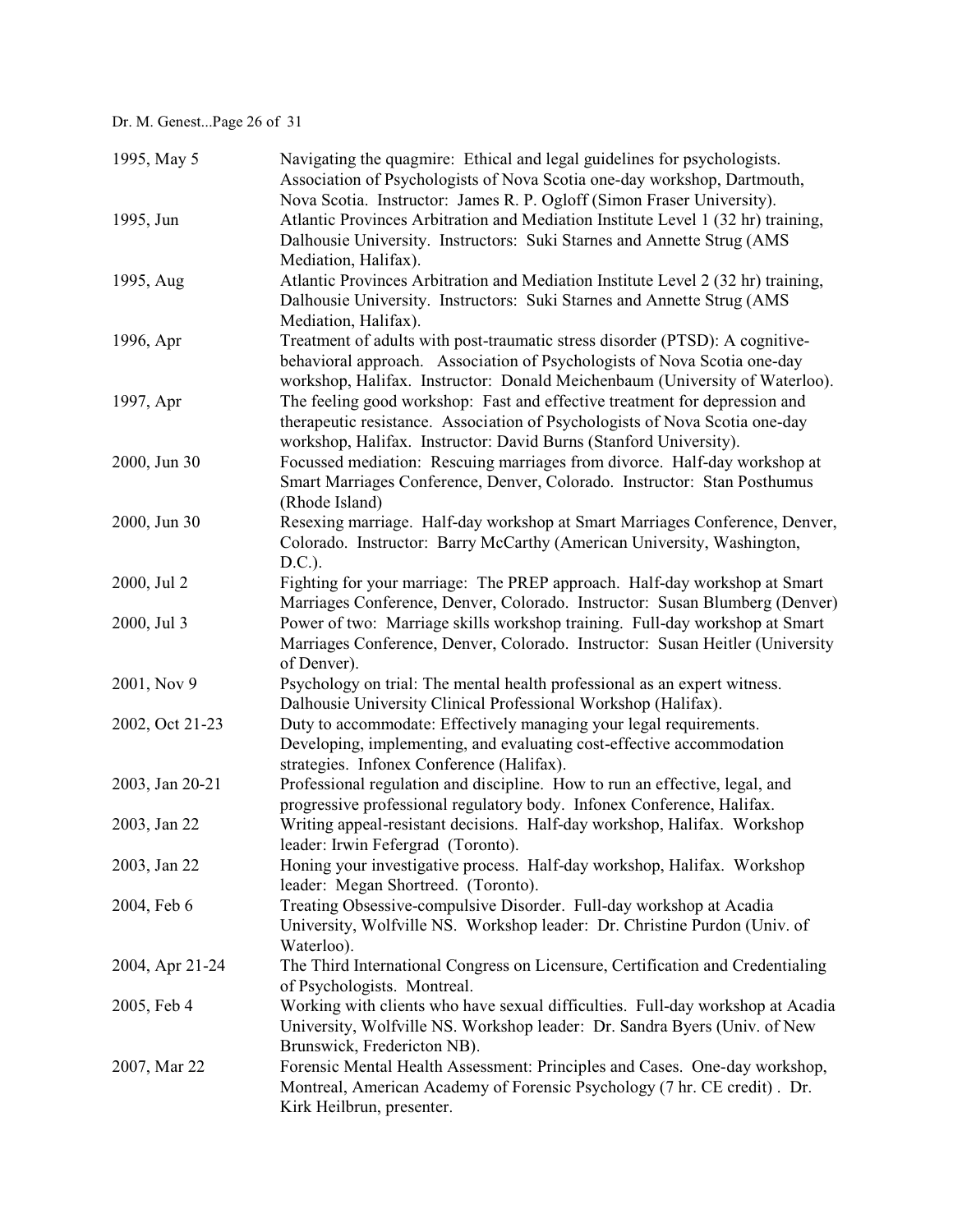Dr. M. Genest...Page 27 of 31

| 2007, Mar 23    | Psychological Independent Medical Examinations in Disability Matters. One-   |
|-----------------|------------------------------------------------------------------------------|
|                 | day workshop, Montreal, American Academy of Forensic Psychology (7 hr. CE    |
|                 | credit). Dr. Lisa Piechowski, presenter.                                     |
| 2008, Mar 8     | The MMPI-2-RF (Restructured Form): An Introduction for Forensic              |
|                 | Psychologists. One-day workshop, Jacksonville FL, American Academy of        |
|                 | Forensic Psychology (7 hr. CE credit). Dr. Yossef Ben-Porath, presenter.     |
| 2008, Jun 11    | The Truth About Lies: A State-of-the-Art Training Workshop in Detecting      |
|                 | Deception. Half-day workshop, Canadian Psychological Association, Halifax.   |
|                 | (3 hr. CE credit). Dr. Steve Porter, presenter.                              |
| 2009, Oct 23    | MMPI-2-RF. One-day workshop. Halifax. Dr. Yossef Ben-Porath, presenter.      |
| 2011, Oct 18-19 | Basic Workplace Investigation Techniques. Halifax. J. Rubin & C. Thomlinson, |
|                 | presenters.                                                                  |
| 2011, Oct 20    | Report Writing Workshop. Halifax, J. Rubin & C. Thomlinson, presenters.      |
| 2016, Oct 28    | Investigating Complex Cases, Calgary. J. Rubin & C. Boyd, Rubin Thomlinson   |
|                 | Workplace Training & Consulting Inc.                                         |
| 2019, Apr 11    | Psychological Evaluation of Causation & Damages in Personal Injury Cases.    |
|                 | American Academy of Forensic Psychology workshop. Dallas. W. Foote,          |
|                 | presenter.                                                                   |
| 2020, Nov 5     | Introduction to the MMPI-3. Full-day workshop. Dr. Yossef S. Ben-Porath.     |
|                 | Pearson Assessments (online, live workshop).                                 |

# **CURRENT PROFESSIONAL PRACTICE**

Independent Clinical Practice since 1982, with up to eight additional psychologists and two psychometrists, working under supervision. In 1998, practice was incorporated. In 2011, Halifax Psychological Services joined the practice, under the new designation, Genest MacGillivray Psychologists. Since March 2019, my practice has been entirely assessment and consultation.

### **Assessments**

comprehensive psychological assessments: fitness to practice; work-related impairments; motor vehicle accidents, work-related trauma and injuries, other psychological traumas - for insurance and legal purposes

## **Legal consultation**

- consultation concerning the aftermath of traumas, psychological injury, malingering, psychological assessments of other psychologists
- testified as expert witness in Family Court and Supreme Court in Saskatchewan and Nova Scotia concerning reports of sexual assault, psychological adjustment of parents in custody disputes, aftermath of traumatic experiences, malingering, psychological consequences of invasive oil drilling on farm families (Hearing by the Energy Resources Conservation Board of Alberta)
- investigations related to allegations of professional misconduct and related matters

## **Consulting to business, institutions**

investigations related to allegations of professional misconduct and related matters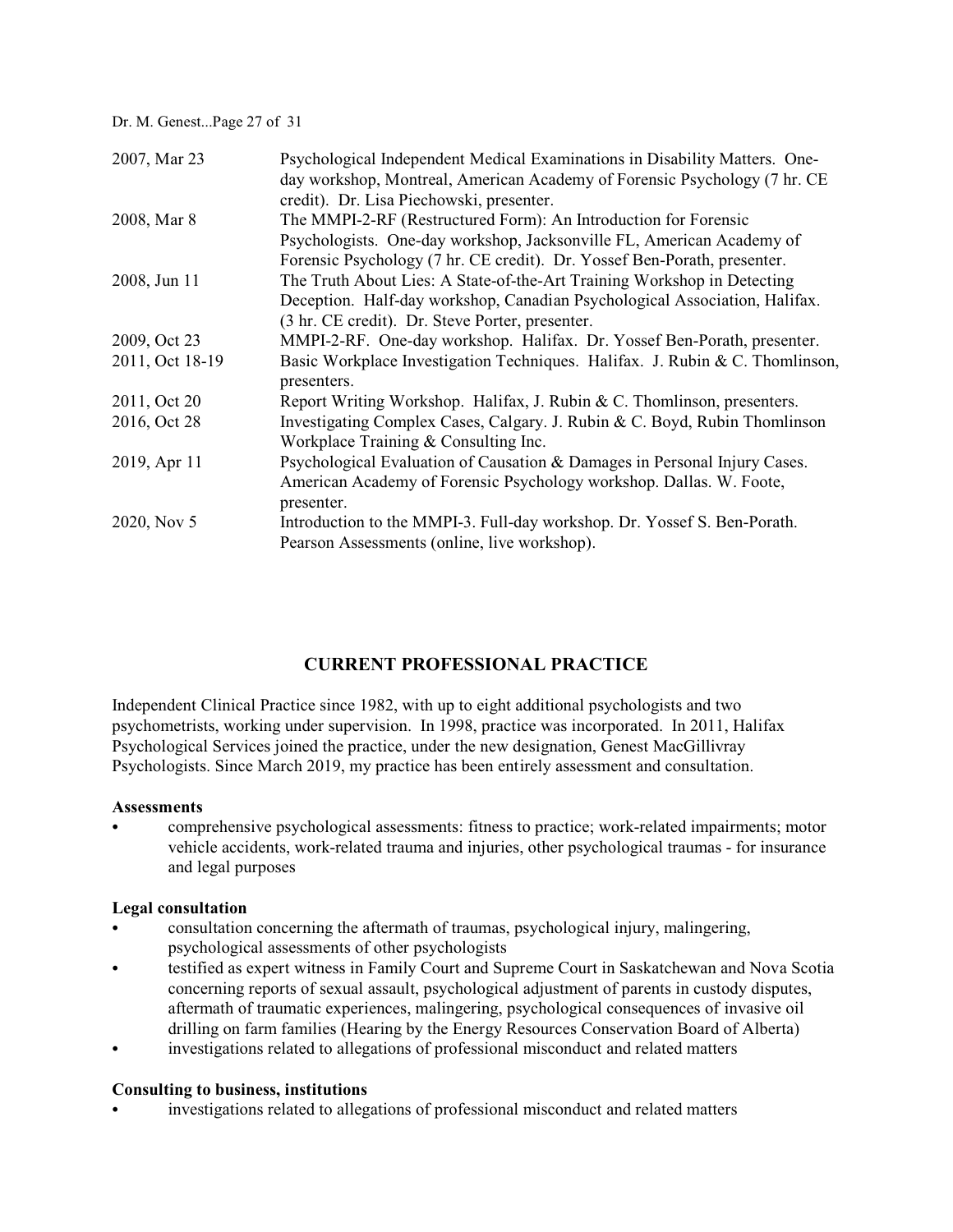Dr. M. Genest...Page 28 of 31

- C consultation concerning psychological adjustment of workers
- training of management in conflict-resolution skills and strategies

## **Workshops**

related to civil forensic psychological assessment

# **PROFESSIONAL AND ACADEMIC POSITIONS AND COMMITTEE ACTIVITY**

- Promotion Reviews University of Waterloo (1988), University of Calgary (1989), Memorial University of Newfoundland (1994).
- Grant Reviews British Columbia Health Research Board (1984, 1997), Alberta Mental Health Advisory Council (1986), The Arthritis Society (1989), SSHRCC (1993), The Hospital for Sick Children Foundation (1995).
- Regular Editorial Reviews Canadian Journal of Behavioural Science, Cognitive Therapy and Research, Canadian Psychology, Journal of Child Psychology and Psychiatry, Journal of Abnormal Psychology, Psychological Bulletin, Behavior Therapy, Journal of Consulting and Clinical Psychology, Journal of Personality, Health Psychology.
- Program Committees Annual Convention, Association for Advancement of Behavior Therapy (1987), Canadian Psychological Association (1990), Third International Symposium: Issues in Health, Safety and Agriculture (1992).
- External Reviewer for Dean of Graduate Studies. Application by Memorial University of Newfoundland for doctoral clinical psychology program.
- External Reviewer for combined Canadian Psychological Association/American Psychological Association. Application by University of Western Ontario for renewal of Accreditation of its doctoral clinical psychology program.
- Bocksnick, J. G. (1987). The development of a self-report questionnaire for establishing individual leisure time activity profiles. Master's thesis, University of Saskatchewan, Physical Education [External examiner].
- Billinton, L. (1990). M.N. thesis, University of Saskatchewan, College of Nursing. [External Examiner]
- Frizzell, B. J. (1990). Self-focused attention in depression and its relationship to internal selfdiscrepancies and rumination in decision making. Ph.D. dissertation, University of Calgary. [External Examiner]
- Sperry, J. M. (1990). Pain behaviour and self-efficacy in chronic headache sufferers: An integrated field and laboratory study. Ph.D. dissertation, University of New Brunswick. [External Examiner]
- Richards, W. H. (1992). Wanuskewin: A documentary film score. Master of Music thesis, University of Saskatchewan, Department of Music. [External Examiner]

Director, Saskatoon Symphony Society Board. (1987-89).

Vice-Chair, Saskatoon Youth Orchestra. (1987-88).

Co-Chair, Saskatoon Youth Orchestra. (1988-89).

Member, Board of Examiners in Psychology, Saskatchewan. (1987-92).

President, Association of Psychologists of Nova Scotia (1995-96).

Vice-Chair, Nova Scotia Board of Examiners in Psychology. (2002-03).

Chair, Nova Scotia Board of Examiners in Psychology. (2003-05).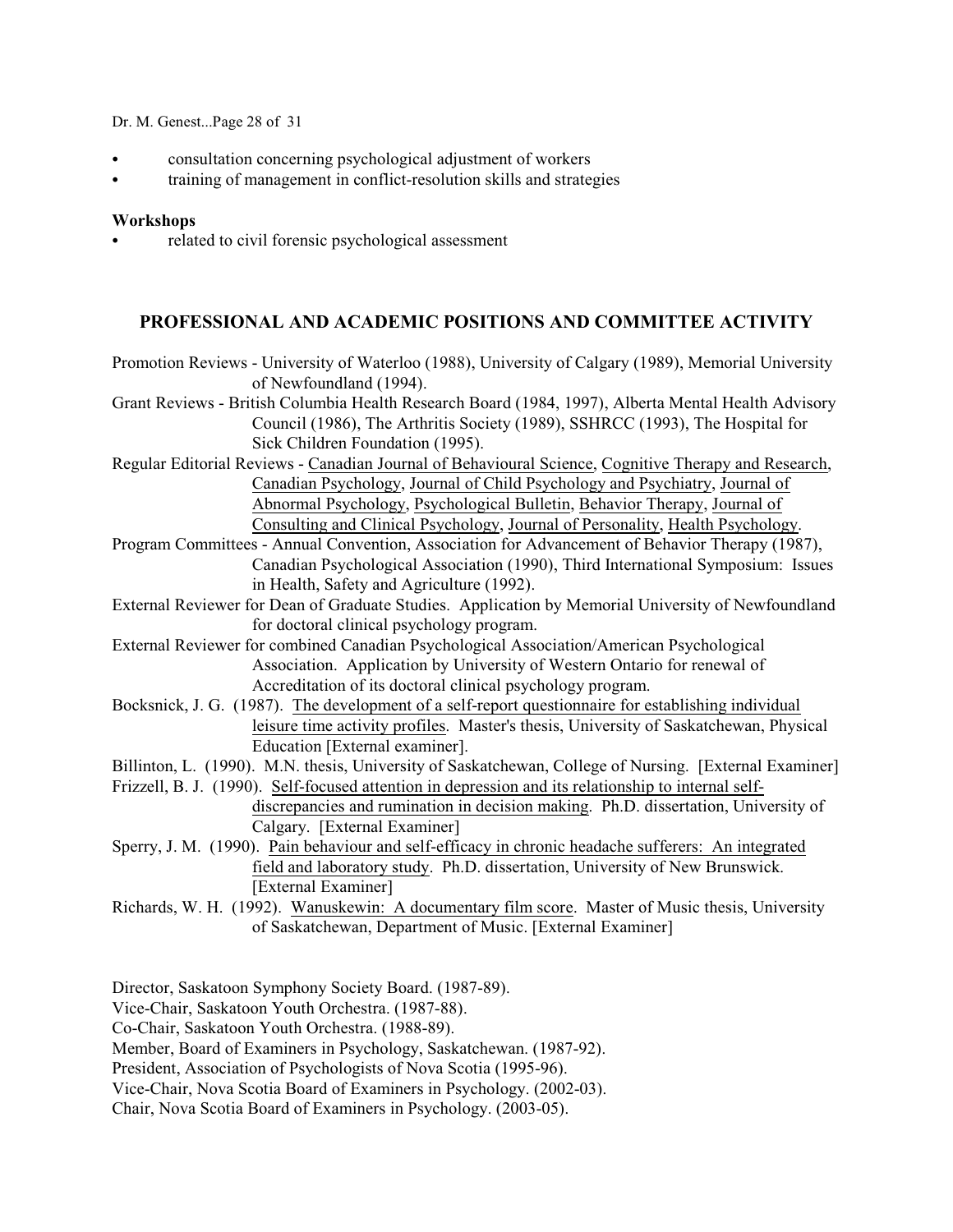Dr. M. Genest...Page 29 of 31

Director, Canadian Register of Health Service Psychologists Board (2011-2017); Vice-President, President (2012-2017)

Chair Nova Scotia Board of Examiners in Psychology (NSBEP) investigation committees; member and chair, Internal Review Committees; chaired Hearing Committee.

# **TEACHING**

| 1976-1978 | Teaching Assistantships: Psychopathology course (3rd year undergraduate);<br>Graduate Practicum in Cognitive Assessment (supervising Master's students),<br>University of Waterloo.                                                          |
|-----------|----------------------------------------------------------------------------------------------------------------------------------------------------------------------------------------------------------------------------------------------|
| 1976-1979 | Co-Instructor: Childbirth Preparation Classes, Conestoga College and<br>Kitchener-Waterloo Hospital, Kitchener, Ontario.                                                                                                                     |
| 1978      | Teaching Fellowship: The Psychology of Sex Differences (Lecturer in team-taught<br>undergraduate course), University of Waterloo.                                                                                                            |
| 1978-1980 | Part-time Lecturer in Psychology, Wilfrid Laurier University, Waterloo, Ontario<br>(Introductory Psychology and Clinical Psychology courses, intramural and<br>extramural).                                                                  |
| 1978-1980 | Instructor: Introductory Psychology (intramural and extramural); Social Psychology,<br>University of Waterloo.                                                                                                                               |
| 1980-1992 | Faculty Member, Clinical Program, Department of Psychology, University of<br>Saskatchewan (and since 1984, Associate Member in Department of Psychiatry).                                                                                    |
|           | Undergraduate teaching included Introductory Psychology and Abnormal<br>Psychology.                                                                                                                                                          |
|           | Graduate teaching included Clinical Assessment, Psychotherapy, Advanced<br>Graduate Psychopathology, Cognitive-Behavioural Therapy, Clinical Supervision,<br>Cognitive Therapy Seminars in Psychiatry, Research Team Coordinator and Leader. |
| 1988      | Summer School Instructor, Clinical Topics (Depression), Dalhousie University,<br>Halifax, N.S.                                                                                                                                               |
| 1992-2000 | Professor, Department of Psychology, Acadia University. Undergraduate teaching:<br>Human Sexuality. Graduate teaching includes Psychotherapy, Internship<br>supervision, thesis supervision.                                                 |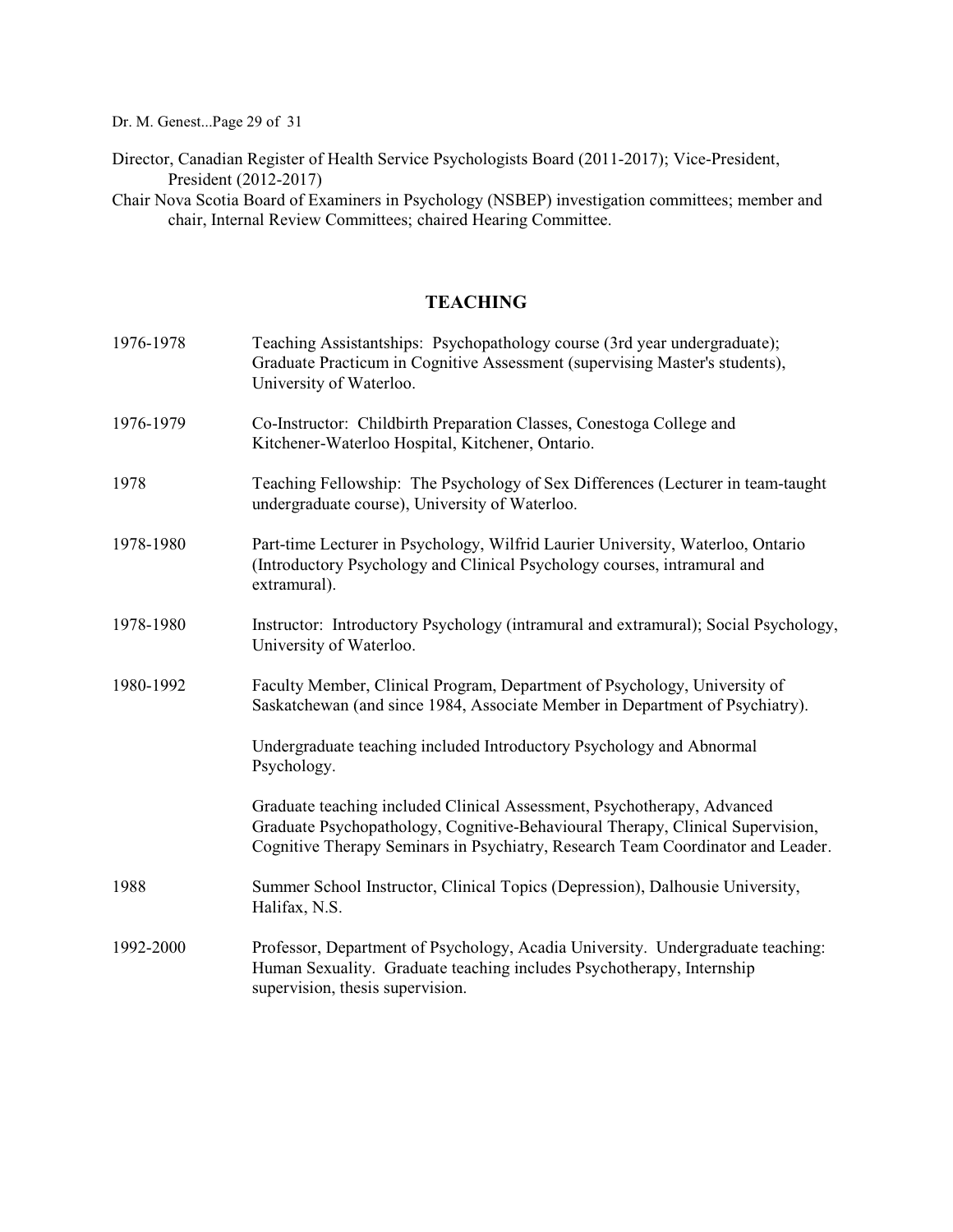## **THESES SUPERVISED**

- Barsky, V. (1982). The effect of cognitive coping processes on depression in rheumatoid arthritis. Honour's thesis, University of Saskatchewan.
- Clair, D. (1983). The effects of stress, coping, and social support on the adjustment of young-adult offspring of alcoholic fathers. Master's thesis, University of Saskatchewan.
- Pancyr, G. (1983). Demand characteristics of procedural instructions, efficacy of cognitive coping strategies, and cold-pressor pain. Master's thesis, University of Saskatchewan.
- Sloane, L. (1984). Victim blame by convicted sex offenders. Master's thesis, University of Saskatchewan.
- Hewitt, P. (1984). Perfectionism and ideal-self schematic responding in depressives. Master's thesis, University of Saskatchewan.
- Haverstock, L. (1984). Effect of treatment on sexual attitudes, knowledge, and contraceptive views of male sexual conservatives/liberals. Ph.D. dissertation, University of Saskatchewan.
- Dobbin, G. R. (1985). Relaxation training and guided imagery as an adjunct treatment for rheumatoid arthritis. Master's thesis, University of Saskatchewan.
- Lozinsky, M. R. (1985). Coping strategies inventory: Development of a scale to measure anxiety-coping strategies. Honour's thesis, University of Saskatchewan.
- Wilson, A. R. (1986). Stress-inoculation training for the alleviation of test anxiety: A self-efficacy analysis of the behavior change process. Ph.D. dissertation, University of Saskatchewan.
- Zemp, L. R. (1987). The effects of mood on memory during the administration of a retrospective questionnaire. Master's thesis, University of Saskatchewan.
- Hadjistavropoulos, T. (1987). A study of the relationship of physical appearance with psychological functioning. Master's thesis, University of Saskatchewan.
- Acton, R. (1988). A prospective study of postpartum depression: A test of a cognitive model of depression. Ph.D thesis, University of Saskatchewan.
- Pancyr, G. C. (1988). The effect of mood on pain: A laboratory investigation. Ph.D. dissertation, University of Saskatchewan.
- Clair, D. J. (1989). An examination of the adjustment of offspring of alcoholics from a relational perspective of stress. Ph.D. dissertation, University of Saskatchewan.
- Louisy, H. J. (1989). Automatic activation of core and peripheral self-knowledge: An idiographic approach. M. A. thesis, University of Saskatchewan.

.Frain, J. G. (1990). Cognitive appraisal, coping, and anxiety: Anticipating the dentist. M.A. thesis,